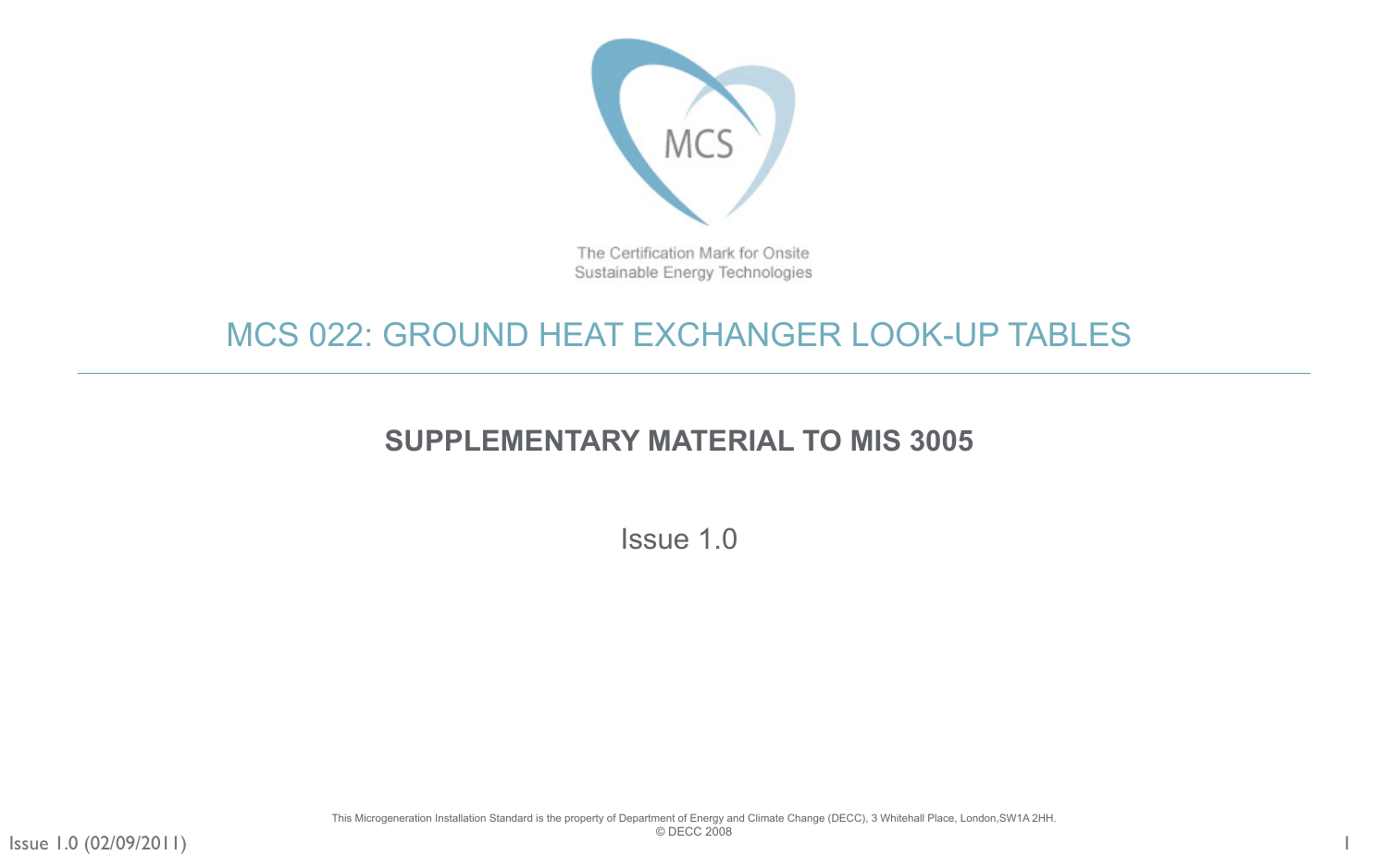This standard has been approved by the Steering Group of the MCS.

This standard was prepared by the MCS Working Group 6 'Heat Pumps'.

### **REVISION OF MICROGENERATION INSTALLATION STANDARDS**

Microgeneration Installation Standards will be revised by issue of revised editions or a m e n d m e n t s. D e t a ils will be posted on the website at [www.microgenerationcertification.org](http://www.microgenerationcertification.org)

Technical or other changes which affect the requirements for the approval or certification of the product or service will result in a new issue. Minor or administrative changes (e.g. corrections of spelling and typographical errors, changes to address and copyright details, the addition of notes for clarification etc.) may be made as amendments.

The issue number will be given in decimal format with the integer part giving the issue number and the fractional part giving the number of amendments (e.g. Issue 3.2 indicates that the document is at Issue 3 with 2 amendments).

Users of this Standard should ensure that they possess the latest issue and all amendments.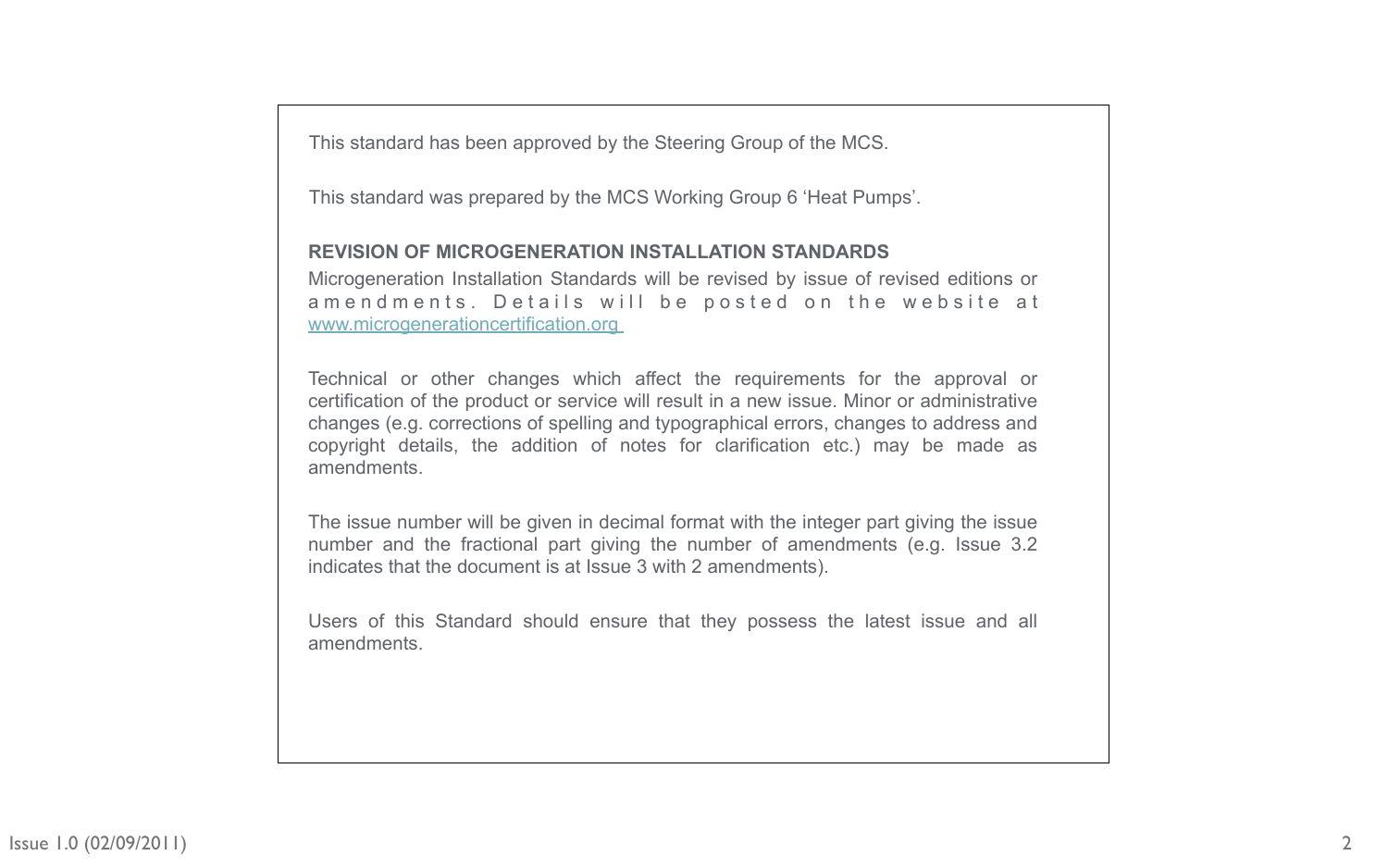# TABLE OF CONTENTS

| 3.               |  |
|------------------|--|
|                  |  |
|                  |  |
|                  |  |
|                  |  |
|                  |  |
| $\overline{4}$ . |  |

Issue 1.0 (02/09/2011)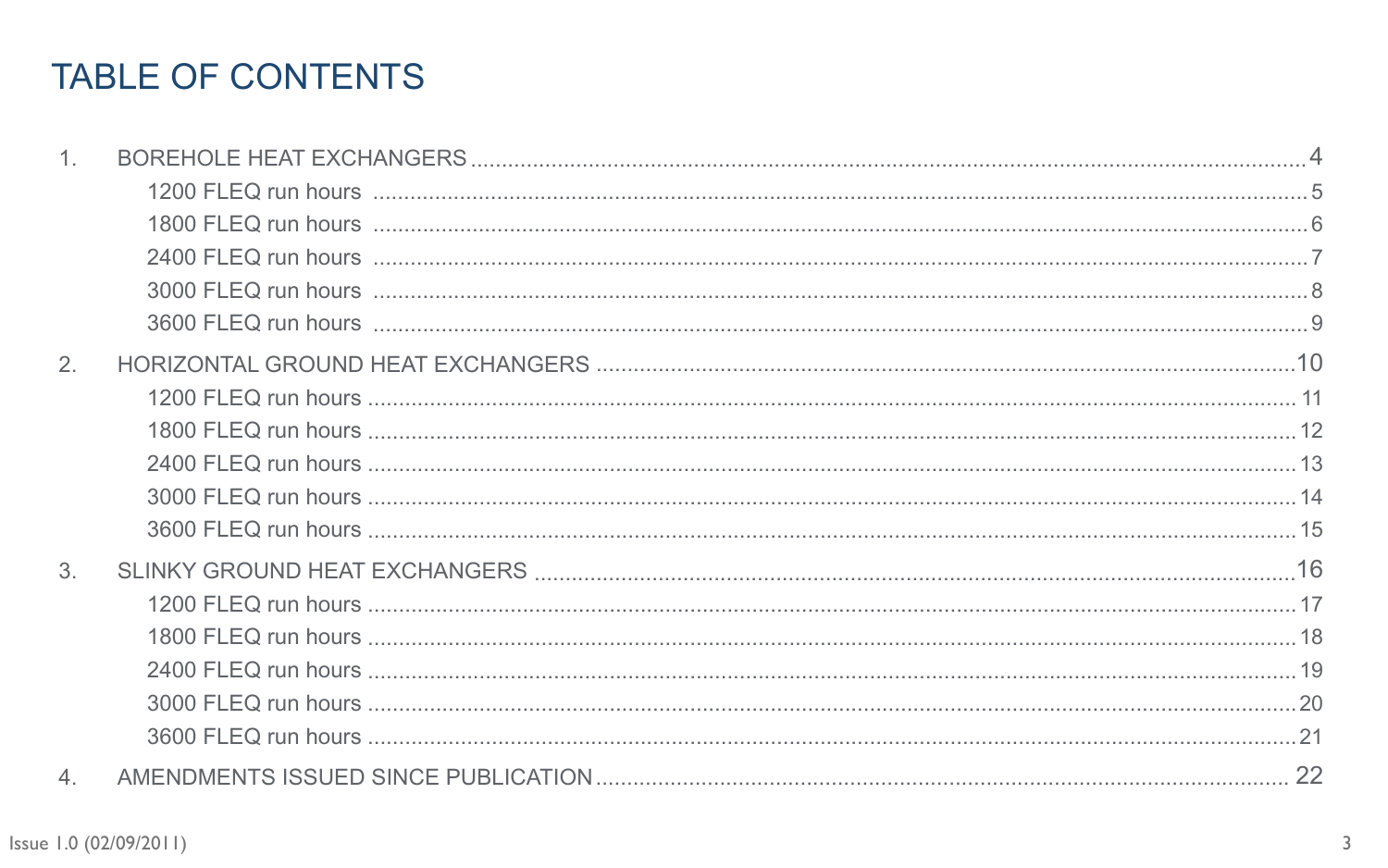# <span id="page-3-0"></span>1. BOREHOLE HEAT EXCHANGERS

4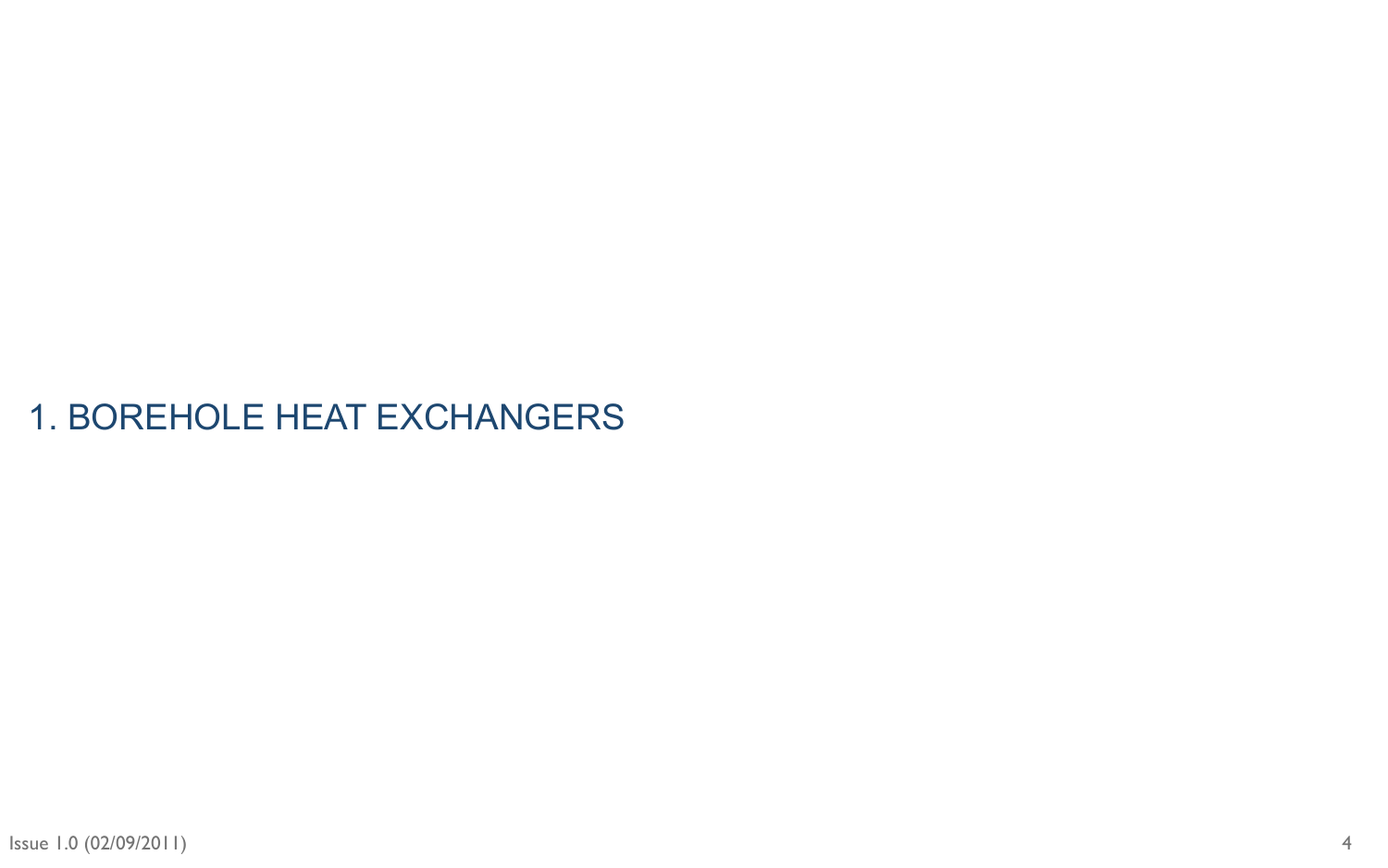# Maximum power to be extracted per unit length of borehole heat exchanger (W/m) with 1200 FLEQ run hours

6m minimum borehole spacing. Only valid for boreholes arranged in a line; not applicable for a large number of systems in a small area Table created assuming: 130mm borehole diameter; single U-tube; 32mm OD SDR-11, PE100 pipe with thermal conductivity = 0.420W/m/K; 52mm pipe centre-pipe centre shank spacing; 25% Mono Ethylene Gylcol thermal transfer fluid; Re > 2500 in the borehole active elements; thermally enhanced grout with thermal conductivity = 2.4W/m/K Assumptions result in borehole thermal resistance = 0.1 m.K/W at 12 $\degree$ C mean ground temp. and 2.5W/m/K average ground thermal conductivity

Conditions for use:

Heat extraction only (inc. hot water)

|     |     |     | Scotland<br>Scotland<br>Scotland<br><b>Borders</b><br>Scotland<br>thern Ireland<br>North-eastern<br>North-western<br>$\geq$<br>$\frac{w}{z}$<br>Ш | ands<br>Wales<br>Pennines<br>Pennines<br>Ext Arr<br>eastern<br>Southern<br>outh<br>ш≩г, | South-western<br>Valley<br>evern Valley<br>Thames<br>Ō |      |             |      |      |
|-----|-----|-----|---------------------------------------------------------------------------------------------------------------------------------------------------|-----------------------------------------------------------------------------------------|--------------------------------------------------------|------|-------------|------|------|
| 6.0 | 7.0 | 8.0 | 9.0                                                                                                                                               | 10.0                                                                                    | 11.0<br>Mean ground temperature (°C)                   | 12.0 | 13.0        | 14.0 | 15.0 |
| 21  |     |     | 24 27 30 33                                                                                                                                       |                                                                                         | 36 36                                                  |      | 39 42       | 45   | 48   |
|     |     |     |                                                                                                                                                   |                                                                                         |                                                        |      |             |      |      |
| 28  |     |     |                                                                                                                                                   |                                                                                         | 32 36 40 43 47                                         |      | 51 55       | 59   | 63   |
| 33  |     |     | 37 42 47 51                                                                                                                                       |                                                                                         |                                                        |      | 56 61 65    | 69   | 74   |
| 37  |     |     | 41 47 52 57                                                                                                                                       |                                                                                         |                                                        |      | 62 67 72 77 |      | 83   |

<span id="page-4-0"></span>

**Recommended values and ranges of thermal conductivity**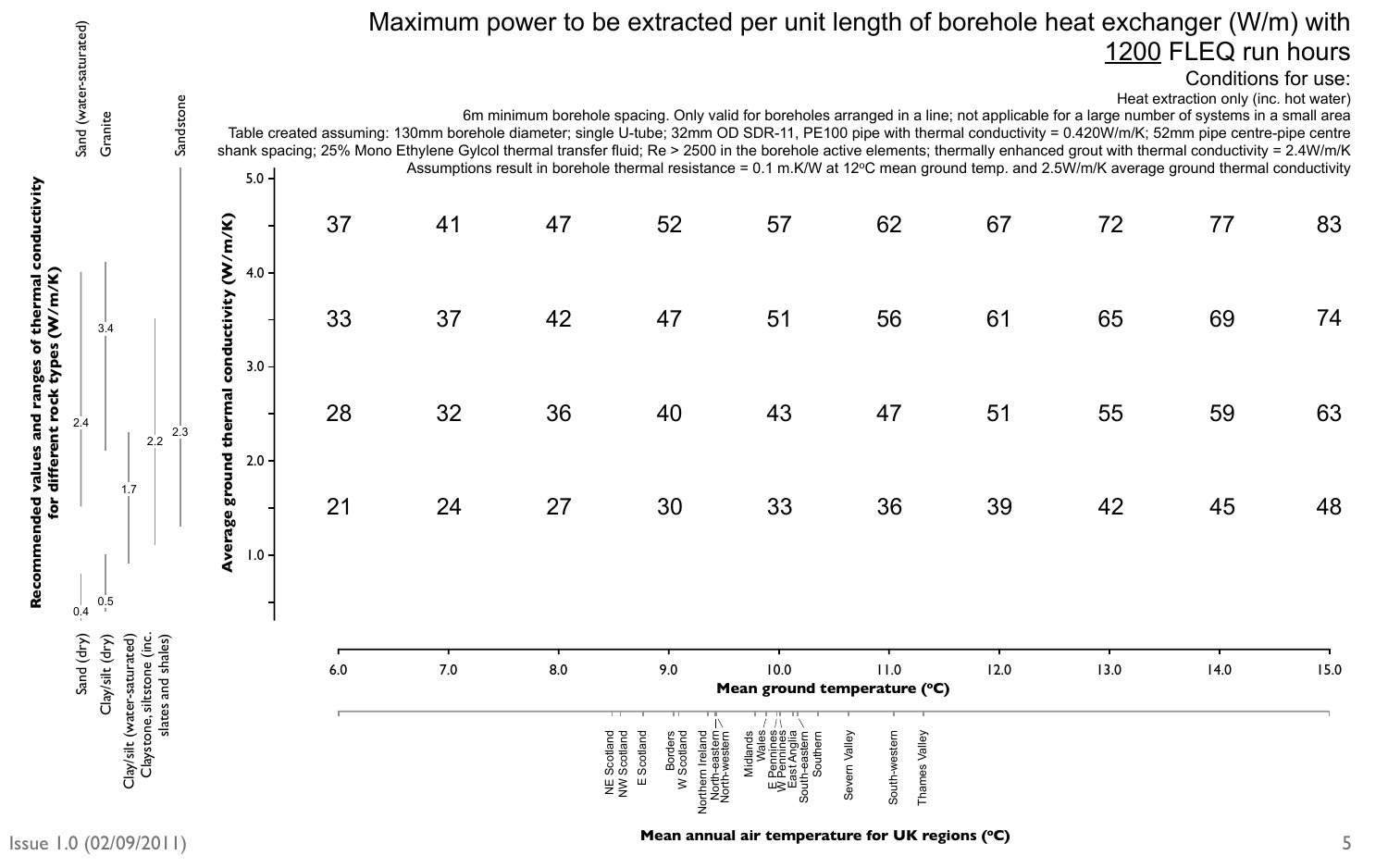|     |     |       | H H<br>Scotland<br>Scotland<br>Scotland<br>Borders<br>Scotland<br>orthern Ireland<br>North-eastern<br>North-western<br>$\frac{11}{2}$<br>$\geq$<br>Ш | Anglia<br>-eastern<br>Southern<br>Midland<br>th<br>Males<br>Pennines<br>Pennines<br>Sast Ances<br>Pennines<br>South-<br>ш≥Ш | South-western<br>Severn Valley<br>Valley<br>Thames |      |      |      |      |
|-----|-----|-------|------------------------------------------------------------------------------------------------------------------------------------------------------|-----------------------------------------------------------------------------------------------------------------------------|----------------------------------------------------|------|------|------|------|
| 6.0 | 7.0 | 8.0   | 9.0                                                                                                                                                  | 10.0<br>Mean ground temperature (°C)                                                                                        | 11.0                                               | 12.0 | 13.0 | 14.0 | 15.0 |
|     |     |       |                                                                                                                                                      |                                                                                                                             |                                                    |      |      |      |      |
| 18  |     | 21 24 | 26                                                                                                                                                   | 29                                                                                                                          | 31                                                 | 34   | 36   | 39   | 41   |
| 25  | 28  | 32    | 35                                                                                                                                                   | 39                                                                                                                          | 42                                                 | 46   | 49   | 53   | 56   |
| 30  | 34  |       | 38 42 47                                                                                                                                             |                                                                                                                             | 51                                                 | 55   | 59   | 63   | 68   |
| 34  | 38  | 43 48 |                                                                                                                                                      | 52                                                                                                                          | 57                                                 | 62   | 67   | 72   | 77   |

# Maximum power to be extracted per unit length of borehole heat exchanger (W/m) with 1800 FLEQ run hours

6m minimum borehole spacing. Only valid for boreholes arranged in a line; not applicable for a large number of systems in a small area Table created assuming: 130mm borehole diameter; single U-tube; 32mm OD SDR-11, PE100 pipe with thermal conductivity = 0.420W/m/K; 52mm pipe centre-pipe centre shank spacing; 25% Mono Ethylene Gylcol thermal transfer fluid; Re > 2500 in the borehole active elements; thermally enhanced grout with thermal conductivity = 2.4W/m/K Assumptions result in borehole thermal resistance = 0.1 m.K/W at 12 $\degree$ C mean ground temp. and 2.5W/m/K average ground thermal conductivity

<span id="page-5-0"></span>

**Recommended values and ranges of thermal conductivity** 

conductivity

#### Conditions for use: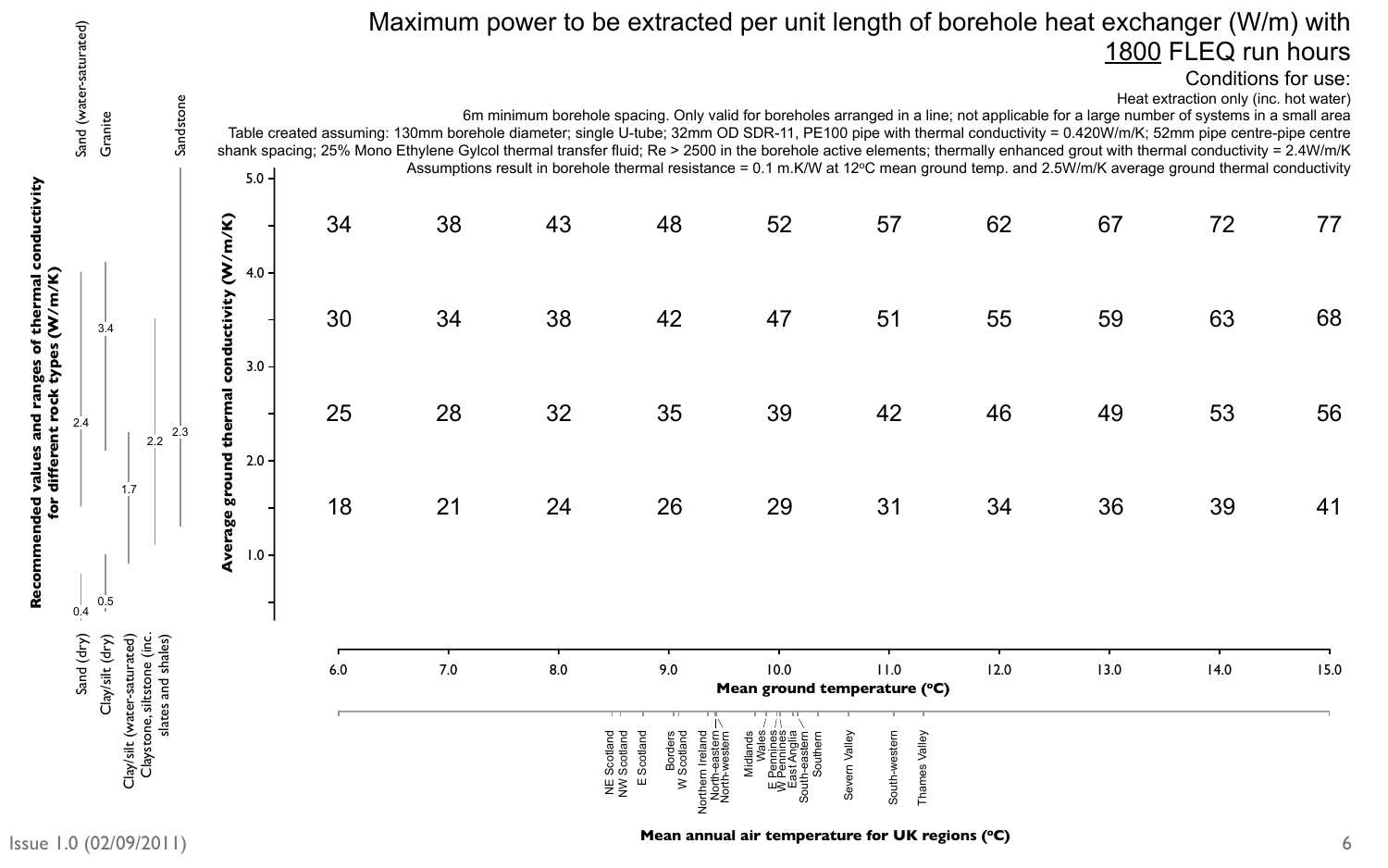|     |       |     | Scotland<br>Scotland<br>Scotland<br><b>Borders</b><br>Scotland<br>orthern Ireland<br>North-eastern<br>North-western<br>$\frac{11}{2}$<br>$\geq$<br>Ш | -eastern<br>Midlands<br>Males<br>Pennines<br>Pennines<br>Pennines<br>Pennines<br>Southern<br>South-<br>Ш≥ | South-western<br>Valley<br>Severn Valley<br>Thames |      |          |      |      |
|-----|-------|-----|------------------------------------------------------------------------------------------------------------------------------------------------------|-----------------------------------------------------------------------------------------------------------|----------------------------------------------------|------|----------|------|------|
| 6.0 | 7.0   | 8.0 | 9.0                                                                                                                                                  | 10.0                                                                                                      | 11.0<br>Mean ground temperature (°C)               | 12.0 | 13.0     | 14.0 | 15.0 |
|     |       |     |                                                                                                                                                      |                                                                                                           |                                                    |      |          |      |      |
| 16  |       |     |                                                                                                                                                      |                                                                                                           | 18 21 23 25 27                                     |      | 30 32    | 34   | 37   |
| 22  |       |     |                                                                                                                                                      | 25 29 32 35                                                                                               | 38                                                 |      | 41 44 47 |      | 51   |
| 27  |       |     |                                                                                                                                                      | 31 35 39 43                                                                                               | 46                                                 | 50   | 54       | 58   | 62   |
|     | 31 35 |     |                                                                                                                                                      | 40 44 48                                                                                                  | 53                                                 | 57   | 62       | 66   | 71   |

# Maximum power to be extracted per unit length of borehole heat exchanger (W/m) with 2400 FLEQ run hours

6m minimum borehole spacing. Only valid for boreholes arranged in a line; not applicable for a large number of systems in a small area Table created assuming: 130mm borehole diameter; single U-tube; 32mm OD SDR-11, PE100 pipe with thermal conductivity = 0.420W/m/K; 52mm pipe centre-pipe centre shank spacing; 25% Mono Ethylene Gylcol thermal transfer fluid; Re > 2500 in the borehole active elements; thermally enhanced grout with thermal conductivity = 2.4W/m/K Assumptions result in borehole thermal resistance = 0.1 m.K/W at 12 $\degree$ C mean ground temp. and 2.5W/m/K average ground thermal conductivity

<span id="page-6-0"></span>

**Recommended values and ranges of thermal conductivity** 

#### Mean annual air temperature for UK regions (°C)

#### Conditions for use: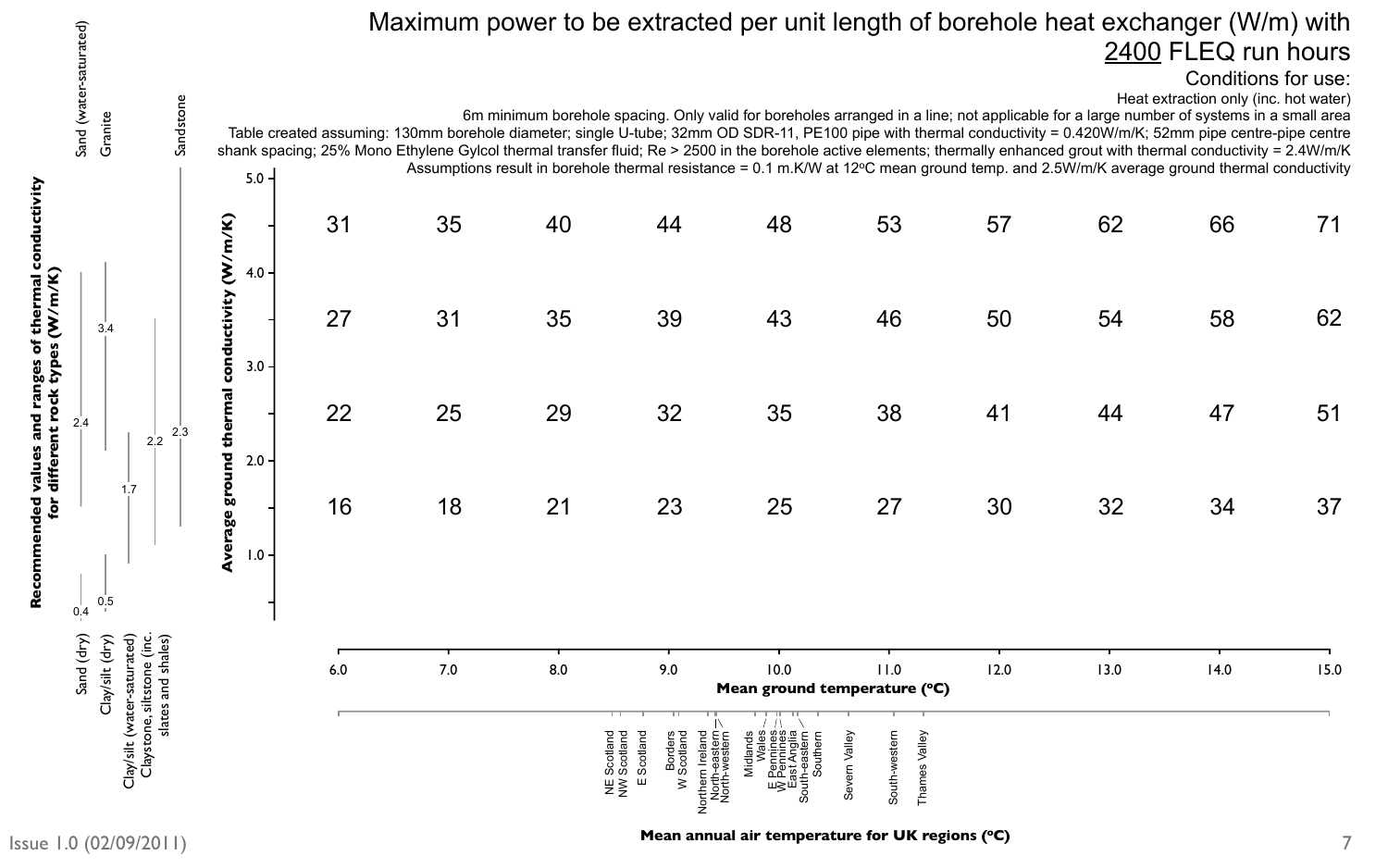|     |     |       | Scotland<br>Scotland<br>Scotland<br><b>Borders</b><br>Scotland<br>orthern Ireland<br>North-eastern<br>North-western<br>$\frac{11}{2}$<br>Ш<br>$\geq$ | -eastern<br>Midlands<br>Wales<br>Pennines<br>Pennines<br>Pennines<br>ast Anglia<br>Southern<br>South-<br>Ш≥ | Valley<br>Severn Valley<br>South-western<br>Thames |       |      |      |      |
|-----|-----|-------|------------------------------------------------------------------------------------------------------------------------------------------------------|-------------------------------------------------------------------------------------------------------------|----------------------------------------------------|-------|------|------|------|
| 6.0 | 7.0 | 8.0   | 9.0<br>. .                                                                                                                                           | 10.0                                                                                                        | 11.0<br>Mean ground temperature (°C)               | 12.0  | 13.0 | 14.0 | 15.0 |
|     |     |       |                                                                                                                                                      |                                                                                                             |                                                    |       |      |      |      |
| 14  |     |       |                                                                                                                                                      | 16 18 21 23                                                                                                 | 25                                                 | 27    | 29   | 31   | 33   |
| 20  | 23  | 26 30 |                                                                                                                                                      | 29 32                                                                                                       | 35                                                 | 38    | 40   | 43   | 46   |
| 25  | 28  | 32    | 36 36                                                                                                                                                | 39                                                                                                          | 43                                                 | 46 46 | 50   | 53   | 57   |
| 29  |     |       |                                                                                                                                                      | 32 37 41 45                                                                                                 | 49                                                 | 53    | 58   | 62   | 66   |

6m minimum borehole spacing. Only valid for boreholes arranged in a line; not applicable for a large number of systems in a small area Table created assuming: 130mm borehole diameter; single U-tube; 32mm OD SDR-11, PE100 pipe with thermal conductivity = 0.420W/m/K; 52mm pipe centre-pipe centre shank spacing; 25% Mono Ethylene Gylcol thermal transfer fluid; Re > 2500 in the borehole active elements; thermally enhanced grout with thermal conductivity = 2.4W/m/K Assumptions result in borehole thermal resistance = 0.1 m.K/W at 12 $\degree$ C mean ground temp. and 2.5W/m/K average ground thermal conductivity

<span id="page-7-0"></span>

**Recommended values and ranges of thermal conductivity** 

conductivity

# Maximum power to be extracted per unit length of borehole heat exchanger (W/m) with 3000 FLEQ run hours

#### Conditions for use: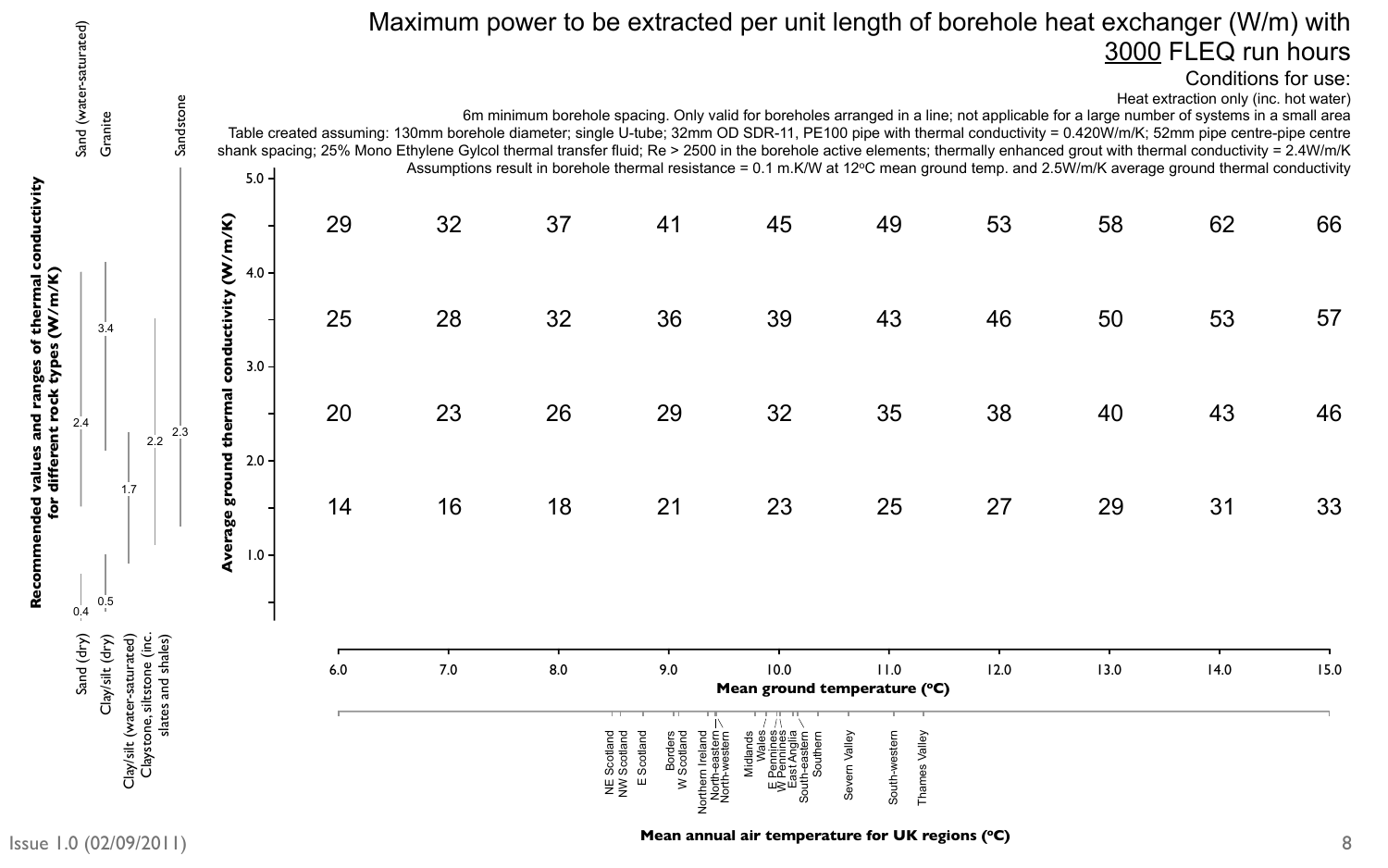|     |     | Scotland | <b>Borders</b><br>Scotland<br>Scotland<br>Scotland<br>rthern Ireland<br>North-eastern<br>North-western<br>$\frac{11}{2}$<br>Ш<br>$\geq$<br>റ | eastern<br>Southerr<br>Midlands<br>Wale<br>Pennine<br>Pennine<br>ast Angli<br>but<br>Ш≥<br>Ō | Valley<br>South-western<br>Severn Valley<br>Thames |       |      |      |      |
|-----|-----|----------|----------------------------------------------------------------------------------------------------------------------------------------------|----------------------------------------------------------------------------------------------|----------------------------------------------------|-------|------|------|------|
| 6.0 | 7.0 | 8.0      | 9.0<br>m                                                                                                                                     | 10.0<br>Mean ground temperature (°C)                                                         | 11.0                                               | 12.0  | 13.0 | 14.0 | 15.0 |
| 14  |     |          |                                                                                                                                              | 16 18 21 22                                                                                  | 24                                                 | 26    | 28   | 30   | 32   |
| 20  |     |          |                                                                                                                                              | 23 26 29 32                                                                                  |                                                    | 34 37 | 40   | 43   | 46   |
| 25  |     |          |                                                                                                                                              | 28 32 35 39                                                                                  | 43                                                 | 46    | 49   | 53   | 57   |
| 29  |     |          |                                                                                                                                              | 32 37 41 45                                                                                  | 49                                                 | 53    | 57   | 61   | 66   |

# Maximum power to be extracted per unit length of borehole heat exchanger (W/m) with 3600 FLEQ run hours

6m minimum borehole spacing. Only valid for boreholes arranged in a line; not applicable for a large number of systems in a small area Table created assuming: 130mm borehole diameter; single U-tube; 32mm OD SDR-11, PE100 pipe with thermal conductivity = 0.420W/m/K; 52mm pipe centre-pipe centre shank spacing; 25% Mono Ethylene Gylcol thermal transfer fluid; Re > 2500 in the borehole active elements; thermally enhanced grout with thermal conductivity = 2.4W/m/K Assumptions result in borehole thermal resistance = 0.1 m.K/W at 12 $\degree$ C mean ground temp. and 2.5W/m/K average ground thermal conductivity

<span id="page-8-0"></span>

**Recommended values and ranges of thermal conductivity** 

conductivity

#### Conditions for use: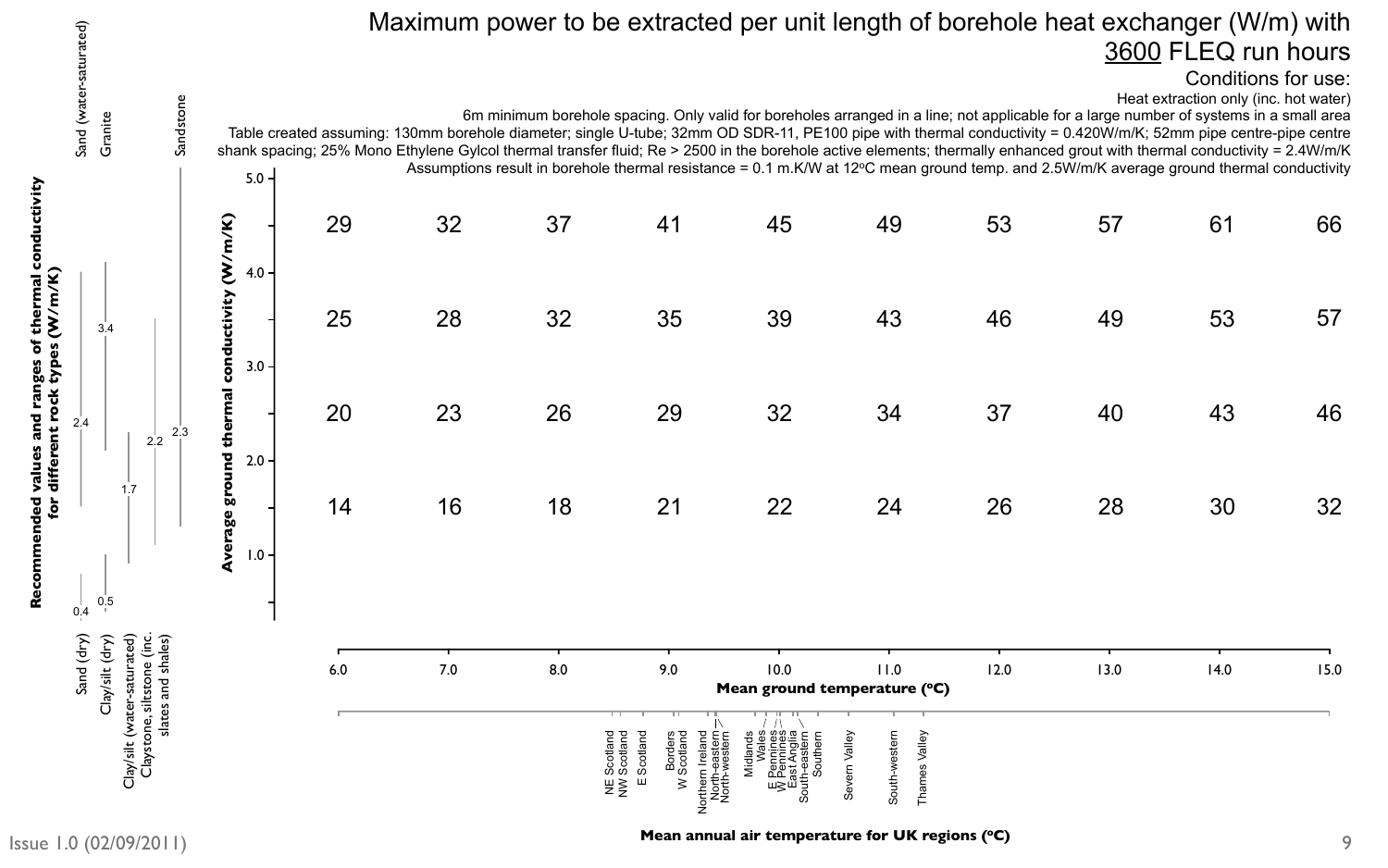# <span id="page-9-0"></span>2. HORIZONTAL GROUND HEAT EXCHANGERS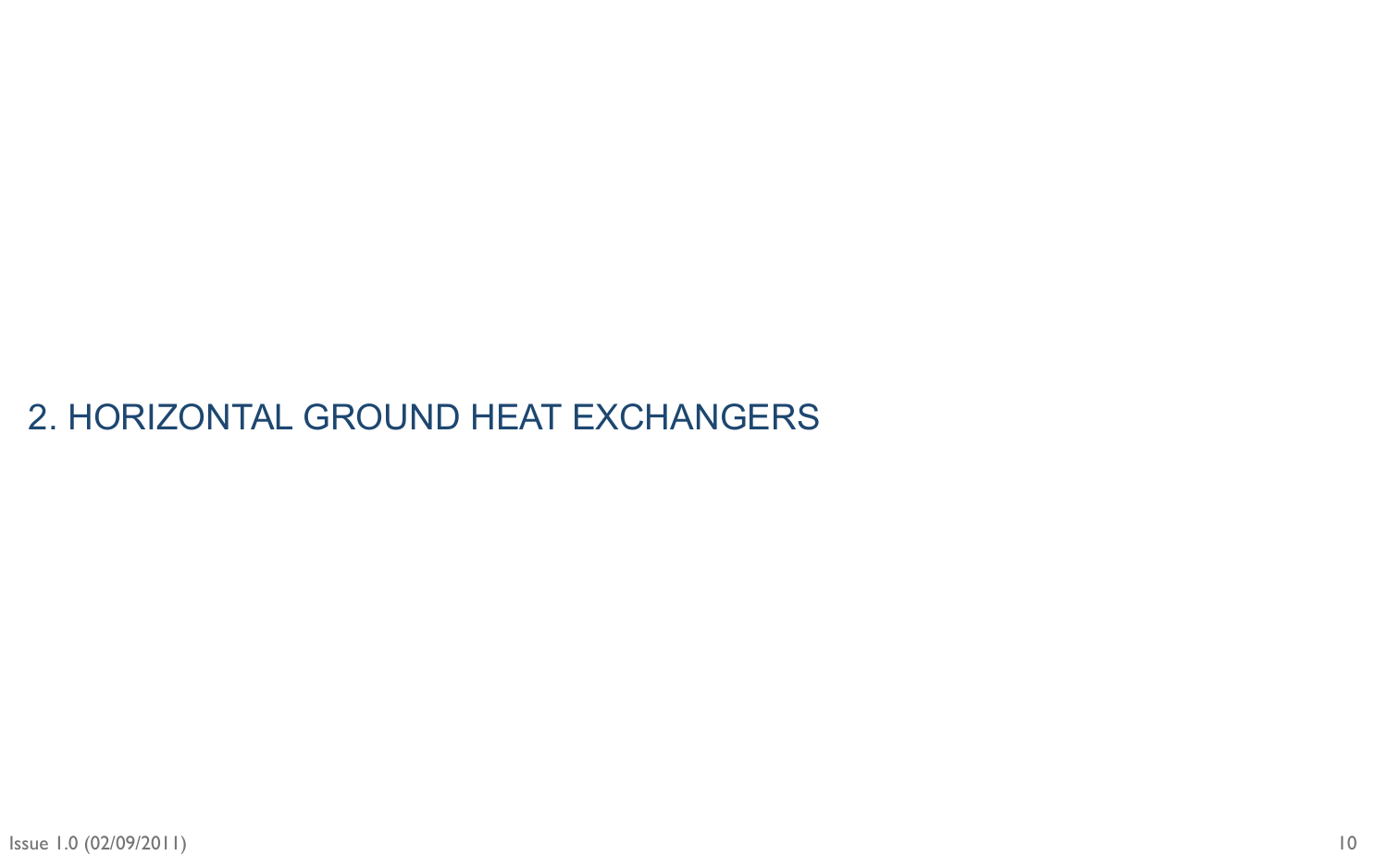**Mean annual air temperature for UK regions (°C)** 

# nd heat exchanger (W/m) with 1200 FLEQ run hours

<span id="page-10-0"></span>

|                                 |                             |                        |         |     |     |     |                                                                                                                            | Maximum power to be extracted per unit length of horizontal grour                         |                                                                                   |      |
|---------------------------------|-----------------------------|------------------------|---------|-----|-----|-----|----------------------------------------------------------------------------------------------------------------------------|-------------------------------------------------------------------------------------------|-----------------------------------------------------------------------------------|------|
|                                 | Clay/silt (water-saturated) | Sand (water-saturated) | $4.0 -$ |     |     |     |                                                                                                                            | Table created assuming a relationship between the mean monthly tempe                      |                                                                                   |      |
|                                 |                             |                        | $3.6 -$ |     |     |     |                                                                                                                            |                                                                                           |                                                                                   |      |
| <b>CON</b>                      |                             | m/K                    | $3.2 -$ |     |     |     |                                                                                                                            |                                                                                           |                                                                                   |      |
|                                 |                             | E<br><b>74</b>         | $2.8 -$ |     |     |     |                                                                                                                            |                                                                                           |                                                                                   |      |
| Ó<br>$\boldsymbol{\omega}$<br>₩ |                             | i,<br>2.4              | $2.4 -$ |     |     | 20  | 24                                                                                                                         | 28                                                                                        | $3^{\prime}$                                                                      | 34   |
| <b>Sue.</b><br>rock<br>and      |                             | condu                  | $2.0 -$ | 12  | 15  | 19  | 22                                                                                                                         | 25                                                                                        | 28                                                                                | 31   |
| different<br>values             | 1.7                         | thermal                | $1.6 -$ | 11  | 14  | 17  | 20                                                                                                                         | 22                                                                                        | 25                                                                                | 28   |
| bənded<br>for                   |                             | Ground                 | $1.2 -$ | 8.7 | 11  | 14  | 16                                                                                                                         | 19                                                                                        | 21                                                                                | 23   |
|                                 |                             |                        | $0.8 -$ | 6.5 | 8.0 | 10  | 12                                                                                                                         | 14                                                                                        | 16                                                                                | 17   |
| <u>၀</u><br>Red                 | 0.4                         | 0.5<br>$\pm 1$         | $0.4 -$ | 4.3 | 5.3 | 6.5 | 7.5                                                                                                                        | 8.6                                                                                       | 9.7                                                                               | 10   |
|                                 | Sand (dry)                  | Clay/silt (dry)        |         | 6.0 | 7.0 | 8.0 | 9.0<br>Mean ground temperature (°C)                                                                                        | 10.0                                                                                      | 11.0                                                                              | 12.0 |
|                                 |                             |                        |         |     |     |     | Northern Ireland<br>North-eastern<br>North-western<br>Scotland<br>Borders<br>W Scotland<br>NE Scotland<br>NW Scotland<br>Ш | Midlands<br>Wales<br>E Pennines<br>W Pennines<br>East Anglia<br>South-eastern<br>Southern | South-western<br>$\frac{\partial}{\partial y}$<br>Valley<br>Severn Vall<br>Thames |      |

Heat extraction only (inc. hot water) 0.75m minimum pipe spacing (d > 0.75m) Pipe depth between 0.8m and 1.2m Table created assuming 25mm OD SDR 11 pipe erature swing and annual mean ground temperature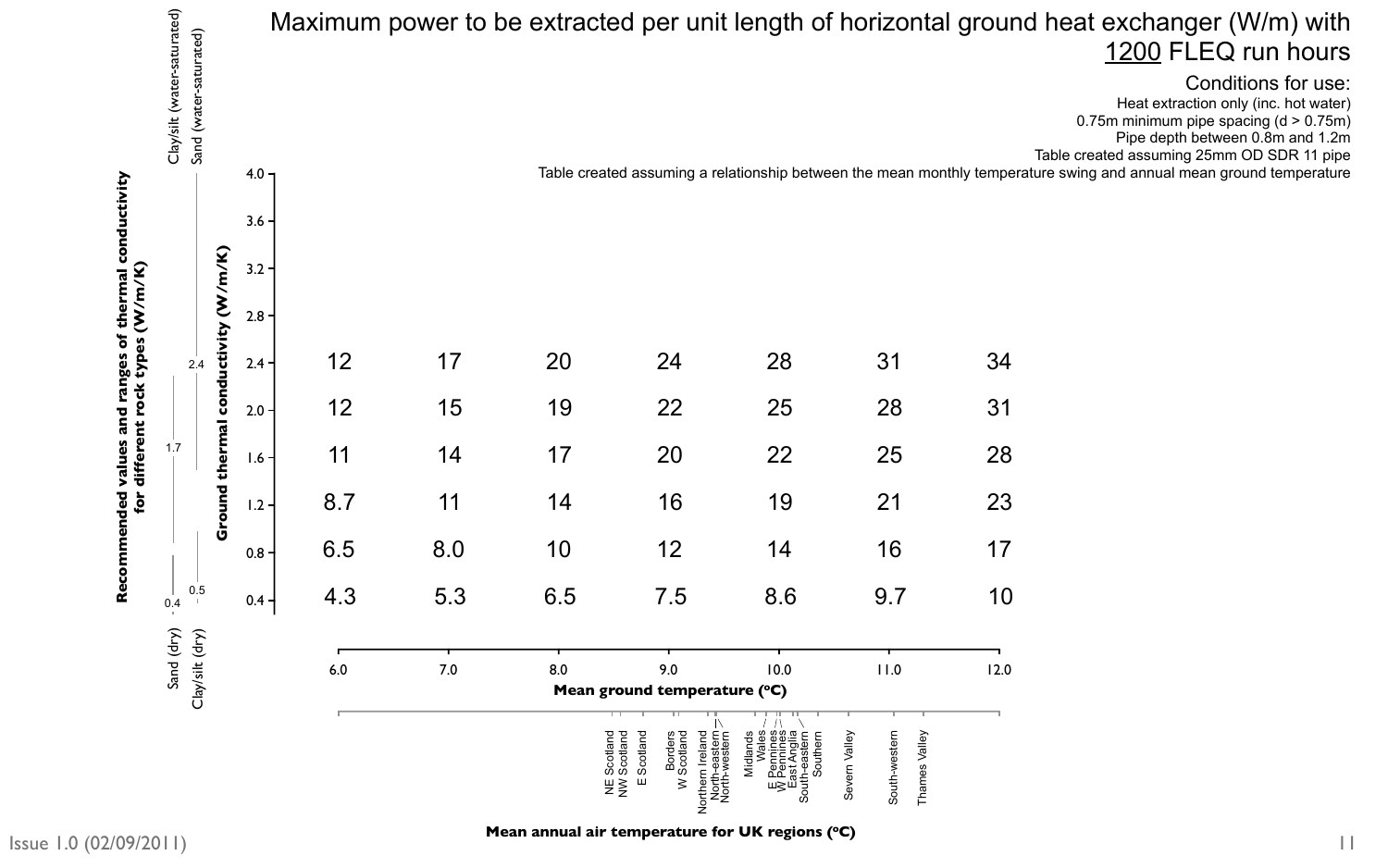# Id heat exchanger (W/m) with 1800 FLEQ run hours

<span id="page-11-0"></span>

| Clay/silt (water-saturated)<br>Sand (water-saturated) |            |                  |     |     |     |                                                                                                                                            | Maximum power to be extracted per unit length of horizontal groun                       |                                                 |      |
|-------------------------------------------------------|------------|------------------|-----|-----|-----|--------------------------------------------------------------------------------------------------------------------------------------------|-----------------------------------------------------------------------------------------|-------------------------------------------------|------|
|                                                       |            | 4.0 <sub>7</sub> |     |     |     |                                                                                                                                            | Table created assuming a relationship between the mean monthly temperation              |                                                 |      |
|                                                       |            | $3.6 -$          |     |     |     |                                                                                                                                            |                                                                                         |                                                 |      |
|                                                       | m/K)       | $3.2 -$          |     |     |     |                                                                                                                                            |                                                                                         |                                                 |      |
|                                                       | ctivity (W | $2.8 -$          |     |     |     |                                                                                                                                            |                                                                                         |                                                 |      |
| 2.4                                                   |            | $2.4 -$          | 9.5 |     | 15  | 18                                                                                                                                         |                                                                                         | 23                                              | 26   |
|                                                       | condu      | $2.0 -$          | 8.7 | 11  | 14  | 16                                                                                                                                         | 19                                                                                      | 20                                              | 23   |
| 1.7                                                   | thermal    | $-1.6 +$         | 7.7 | 10  | 12  | 14                                                                                                                                         | 16                                                                                      | 18                                              | 20   |
|                                                       | Ground     | $1.2 -$          | 6.2 | 7.9 | 9.7 | 11                                                                                                                                         | 13                                                                                      | 15                                              | 16   |
|                                                       |            | $0.8 -$          | 4.5 | 5.5 | 6.9 | 8.1                                                                                                                                        | 9.4                                                                                     | 11                                              | 12   |
| 0.5<br>0.4                                            |            | $0.4 -$          | 2.8 | 3.4 | 4.2 | 4.9                                                                                                                                        | 5.6                                                                                     | 6.3                                             | 6.8  |
|                                                       |            |                  |     |     |     |                                                                                                                                            |                                                                                         |                                                 |      |
| Sand (dry)<br>Clay/silt (dry)                         |            |                  | 6.0 | 7.0 | 8.0 | 9.0<br>Mean ground temperature (°C)                                                                                                        | 10.0                                                                                    | 11.0                                            | 12.0 |
|                                                       |            |                  |     |     |     | Northern Ireland<br>North-eastern<br>North-western<br>NE Scotland<br>NW Scotland<br>$\overline{C}$<br>Borders<br>W Scotland<br>Scotla<br>Ш | Midlands<br>Wales<br>Fennines<br>W Pennines<br>East Anglia<br>South-eastern<br>Southern | Severn Valley<br>South-western<br>Thames Valley |      |

Heat extraction only (inc. hot water) 0.75m minimum pipe spacing  $(d > 0.75m)$ Pipe depth between 0.8m and 1.2m Table created assuming 25mm OD SDR 11 pipe rature swing and annual mean ground temperature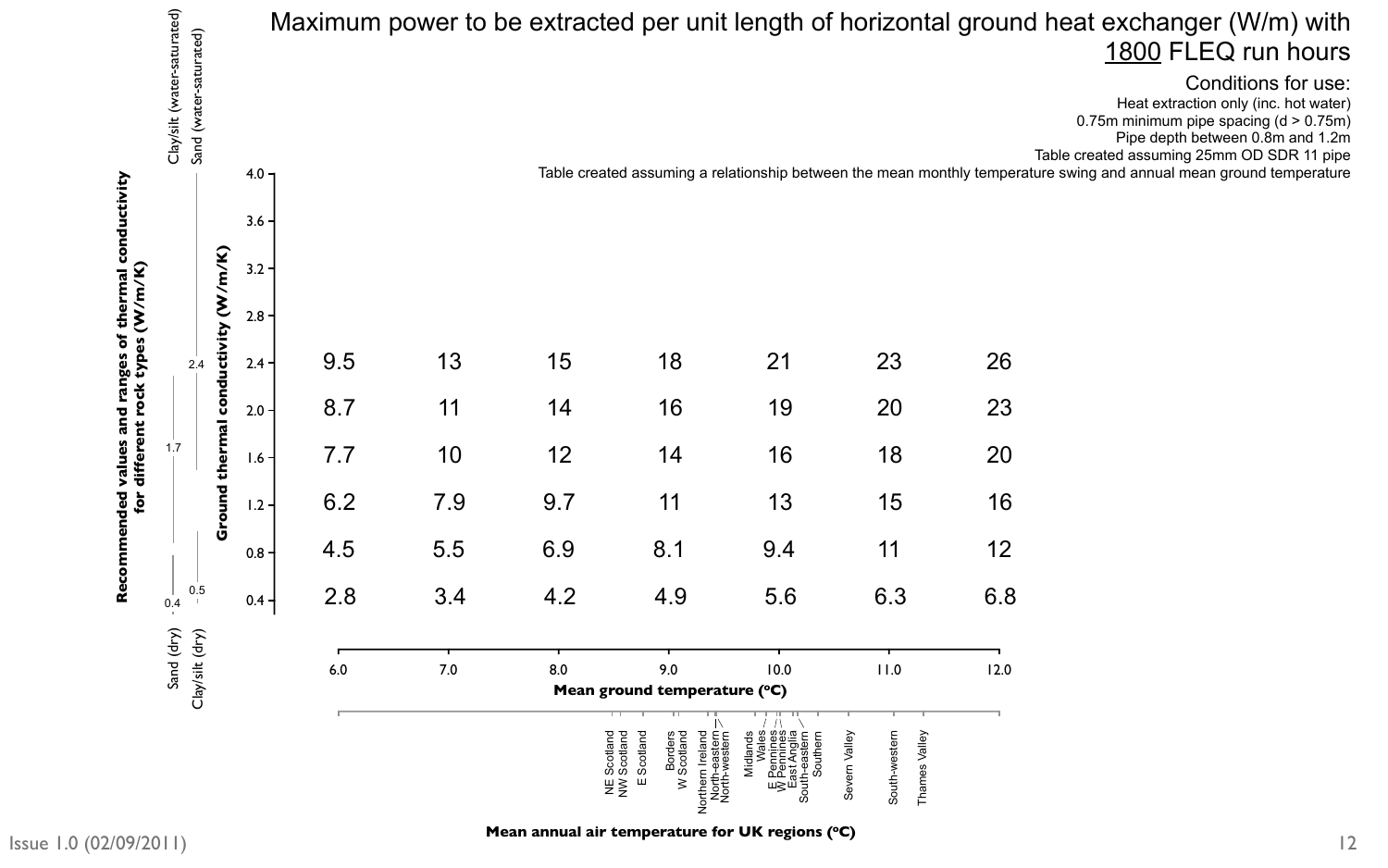# nd heat exchanger (W/m) with 2400 FLEQ run hours

<span id="page-12-0"></span>

|                              |                                                       |                    |                  |     |     |                           |                                                                                                                                          |                                                                                           | Maximum power to be extracted per unit length of horizontal grour     |                 |
|------------------------------|-------------------------------------------------------|--------------------|------------------|-----|-----|---------------------------|------------------------------------------------------------------------------------------------------------------------------------------|-------------------------------------------------------------------------------------------|-----------------------------------------------------------------------|-----------------|
|                              | Clay/silt (water-saturated)<br>Sand (water-saturated) |                    | 4.0 <sub>7</sub> |     |     |                           |                                                                                                                                          |                                                                                           | Table created assuming a relationship between the mean monthly temper |                 |
|                              |                                                       |                    | $3.6 -$          |     |     |                           |                                                                                                                                          |                                                                                           |                                                                       |                 |
|                              |                                                       | m/K)               | $3.2 -$          |     |     |                           |                                                                                                                                          |                                                                                           |                                                                       |                 |
| È                            |                                                       | $\boldsymbol{\xi}$ | $2.8 -$          |     |     |                           |                                                                                                                                          |                                                                                           |                                                                       |                 |
| ŏ                            | 2.4                                                   | <b>Ictivity</b>    | $2.4 -$          | 7.6 |     |                           |                                                                                                                                          | 16                                                                                        | 18                                                                    | 20              |
| rang<br>ock t<br>rock<br>and |                                                       | condu              | $2.0 -$          | 6.9 | 9.0 | 11                        | 13                                                                                                                                       | 14                                                                                        | 16                                                                    | 18              |
| different<br>values          | 1.7                                                   | thermal            | $1.6 -$          | 6.0 | 7.7 | 9.4                       | 11                                                                                                                                       | 12                                                                                        | 14                                                                    | 15              |
| hded<br>$\mathbf{f}$         |                                                       | Ground             | $1.2 -$          | 4.7 | 6.0 | 7.4                       | 8.7                                                                                                                                      | 10                                                                                        | 11                                                                    | 12 <sup>2</sup> |
|                              |                                                       |                    | $0.8 -$          | 3.4 | 4.2 | 5.2                       | 6.1                                                                                                                                      | 7.1                                                                                       | 8.2                                                                   | 8.8             |
| Re                           | 0.5<br>0.4                                            |                    | $0.4 -$          | 2.1 | 2.5 | 3.1                       | 3.6                                                                                                                                      | 4.1                                                                                       | 4.6                                                                   | 5.0             |
|                              | Sand (dry)<br>Clay/silt (dry)                         |                    |                  | 6.0 | 7.0 | 8.0                       | 9.0<br>Mean ground temperature (°C)                                                                                                      | 10.0                                                                                      | 11.0                                                                  | 12.0            |
|                              |                                                       |                    |                  |     |     | Scotlar<br>$\overline{z}$ | Scotland<br>Northern Ireland<br>North-eastern<br>North-western<br>$\vec{E}$ $\vec{E}$<br>Borders<br>W Scotland<br>Scotlar<br>Ш<br>$\geq$ | Midlands<br>Wales<br>F Pennines<br>W Pennines<br>East Anglia<br>South-eastern<br>Southern | South-western<br>$\cong$<br>Valley<br>Severn Vall<br>Thames           |                 |

Heat extraction only (inc. hot water) 0.75m minimum pipe spacing (d > 0.75m) Pipe depth between 0.8m and 1.2m Table created assuming 25mm OD SDR 11 pipe erature swing and annual mean ground temperature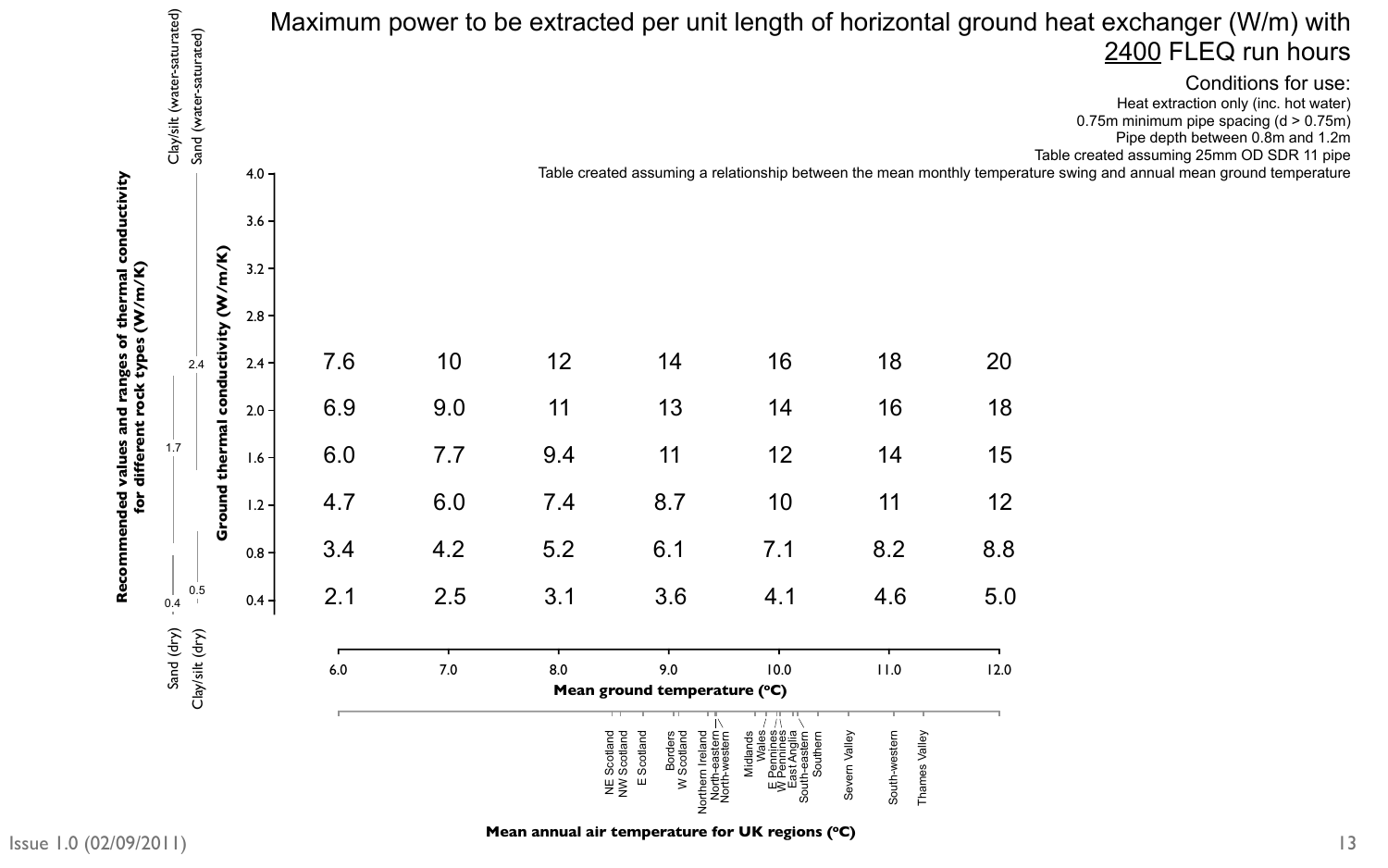**Mean annual air temperature for UK regions (°C)** 

<span id="page-13-0"></span>

|                               | Clay/silt (water-saturated)<br>Sand (water-saturated) |                    |                  |     |     |     |                                                                                                                                      |                                                                                           | Maximum power to be extracted per unit length of horizontal grour           |      |
|-------------------------------|-------------------------------------------------------|--------------------|------------------|-----|-----|-----|--------------------------------------------------------------------------------------------------------------------------------------|-------------------------------------------------------------------------------------------|-----------------------------------------------------------------------------|------|
|                               |                                                       |                    | 4.0 <sub>7</sub> |     |     |     |                                                                                                                                      |                                                                                           | Table created assuming a relationship between the mean monthly temper       |      |
| č<br>00                       |                                                       |                    | $3.6 -$          |     |     |     |                                                                                                                                      |                                                                                           |                                                                             |      |
|                               |                                                       | $m$ /K)            | $3.2 -$          |     |     |     |                                                                                                                                      |                                                                                           |                                                                             |      |
|                               |                                                       | $\boldsymbol{\xi}$ | $2.8 -$          |     |     |     |                                                                                                                                      |                                                                                           |                                                                             |      |
| Ò<br>$\boldsymbol{\omega}$    | 2.4                                                   | ctivity            | $2.4 -$          | 6.3 | 8.3 |     |                                                                                                                                      |                                                                                           | 15                                                                          |      |
| rang<br>ock ty<br>rock<br>and |                                                       | condu              | $2.0 -$          | 5.7 | 7.4 | 8.9 | 10                                                                                                                                   | 12                                                                                        | 13                                                                          | 15   |
| different<br>values           | 1.7                                                   | thermal            | $1.6 -$          | 4.9 | 6.2 | 7.6 | 8.8                                                                                                                                  | 10                                                                                        | 11                                                                          | 12   |
| bəhuə<br>for                  |                                                       | Ground             | $1.2 -$          | 3.8 | 4.8 | 5.9 | 6.9                                                                                                                                  | 8.0                                                                                       | 9.0                                                                         | 9.9  |
|                               |                                                       |                    | $0.8 -$          | 2.7 | 3.3 | 4.1 | 4.8                                                                                                                                  | 5.6                                                                                       | 6.5                                                                         | 6.9  |
| $\overline{\mathbf{0}}$<br>Re | 0.5<br>0.4                                            |                    | $0.4 -$          | 1.6 | 1.9 | 2.4 | 2.8                                                                                                                                  | 3.2                                                                                       | 3.6                                                                         | 3.9  |
|                               | Sand (dry)                                            |                    |                  |     |     |     |                                                                                                                                      |                                                                                           |                                                                             |      |
|                               | Clay/silt (dry)                                       |                    |                  | 6.0 | 7.0 | 8.0 | 9.0<br>Mean ground temperature (°C)                                                                                                  | 10.0                                                                                      | 11.0                                                                        | 12.0 |
|                               |                                                       |                    |                  |     |     |     | Scotland<br>Northern Ireland<br>North-eastern<br>North-western<br>NE Scotland<br>NW Scotland<br>Borders<br>W Scotland<br>Ш<br>$\geq$ | Midlands<br>Wales<br>E Pennines<br>V Pennines<br>East Anglia<br>South-eastern<br>Southern | $\mathbf{\hat{e}}$<br>South-western<br>ley<br>Severn Vall<br>Vall<br>Thames |      |

# nd heat exchanger (W/m) with 3000 FLEQ run hours

Heat extraction only (inc. hot water) 0.75m minimum pipe spacing (d > 0.75m) Pipe depth between 0.8m and 1.2m Table created assuming 25mm OD SDR 11 pipe rature swing and annual mean ground temperature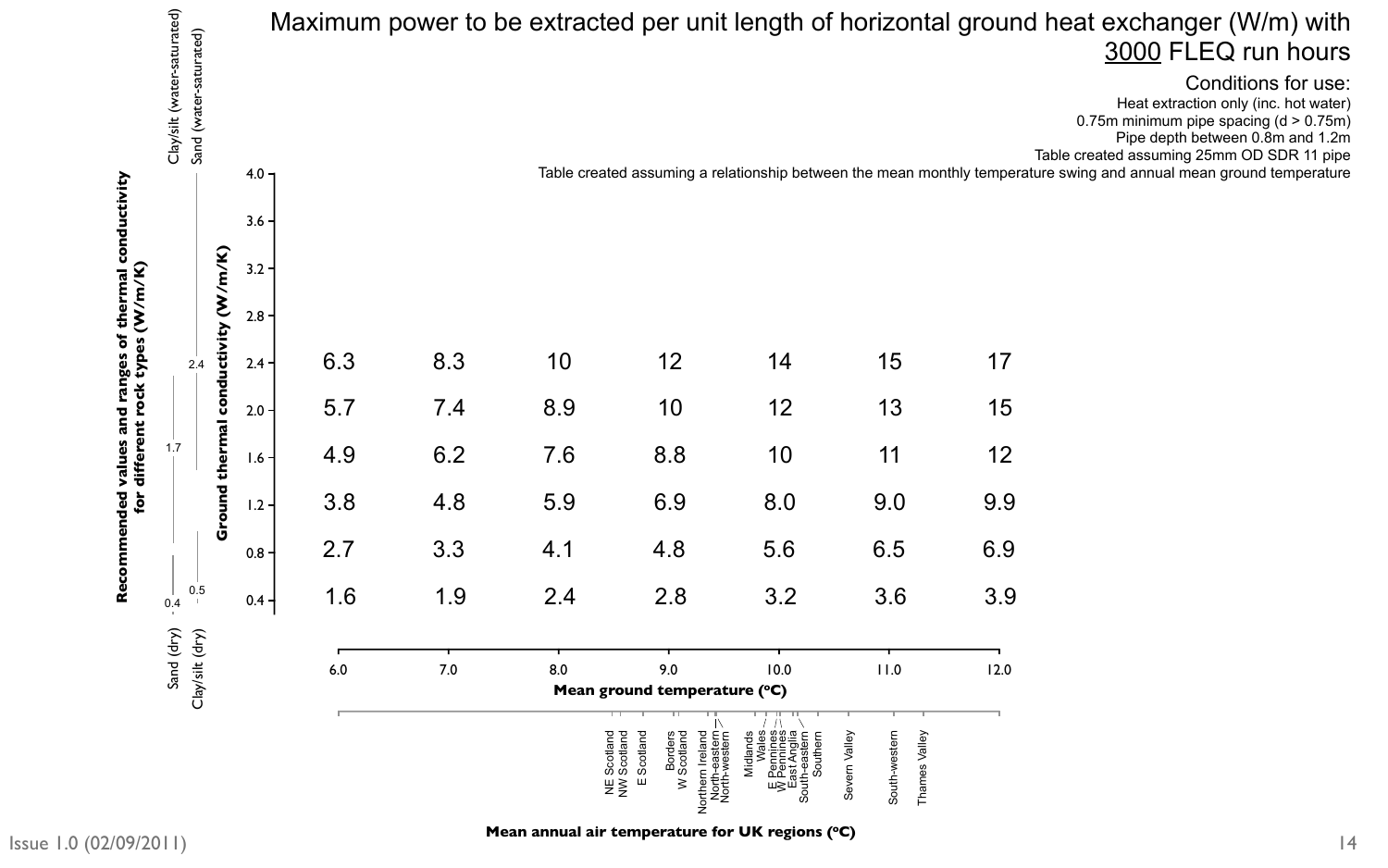<span id="page-14-0"></span>

| Clay/silt (water-saturated)<br>Sand (water-saturated) |            |                  |     |     |     | Maximum power to be extracted per unit length of horizontal groun                                                                                         |                                                                                       |                                                             |      |
|-------------------------------------------------------|------------|------------------|-----|-----|-----|-----------------------------------------------------------------------------------------------------------------------------------------------------------|---------------------------------------------------------------------------------------|-------------------------------------------------------------|------|
|                                                       |            | 4.0 <sub>7</sub> |     |     |     | Table created assuming a relationship between the mean monthly temper                                                                                     |                                                                                       |                                                             |      |
|                                                       |            | 3.6              |     |     |     |                                                                                                                                                           |                                                                                       |                                                             |      |
|                                                       | m/K)       | $3.2 -$          |     |     |     |                                                                                                                                                           |                                                                                       |                                                             |      |
|                                                       | ctivity (W | $2.8 -$          |     |     |     |                                                                                                                                                           |                                                                                       |                                                             |      |
| 2.4                                                   |            | $2.4 -$          | 5.4 | 7.2 | 8.7 |                                                                                                                                                           |                                                                                       |                                                             |      |
| rang<br>Ick ty<br>rock                                | condu      | $2.0 -$          | 4.8 | 6.4 | 7.6 | 8.8                                                                                                                                                       | 9.9                                                                                   | 11                                                          | 12   |
| different<br>1.7                                      | thermal    | $1.6 -$          | 4.2 | 5.3 | 6.3 | 7.3                                                                                                                                                       | 8.3                                                                                   | 9.1                                                         | 10   |
| <u>ior</u>                                            | Ground     | $1.2 -$          | 3.2 | 4.1 | 4.9 | 5.7                                                                                                                                                       | 6.5                                                                                   | 7.2                                                         | 7.9  |
|                                                       |            | 0.8 <sub>1</sub> | 2.3 | 2.8 | 3.4 | 3.9                                                                                                                                                       | 4.5                                                                                   | 5.1                                                         | 5.6  |
| 0.5<br>0.4                                            |            | $0.4 -$          | 1.4 | 1.6 | 2.0 | 2.3                                                                                                                                                       | 2.5                                                                                   | 2.9                                                         | 3.2  |
| Sand (dry)<br>Clay/silt (dry)                         |            |                  | 6.0 | 7.0 | 8.0 | 9.0<br>Mean ground temperature (°C)                                                                                                                       | 10.0                                                                                  | 11.0                                                        | 12.0 |
|                                                       |            |                  |     |     |     | सम<br>Scotland<br>Borders<br>W Scotland<br>Northern Ireland<br>North-eastern<br>North-western<br>$\vec{E}$<br>Scotlar<br>Scotlar<br>Ш<br>Z<br>$\geq$<br>Ш | Midlands<br>Wales<br>Fennines<br>V Pennines<br>East Anglia<br>East Anglia<br>Southern | South-western<br>ley<br>ley<br>Severn Val<br>lleV<br>Thames |      |

# nd heat exchanger (W/m) with 3600 FLEQ run hours

Heat extraction only (inc. hot water) 0.75m minimum pipe spacing (d > 0.75m) Pipe depth between 0.8m and 1.2m Table created assuming 25mm OD SDR 11 pipe rature swing and annual mean ground temperature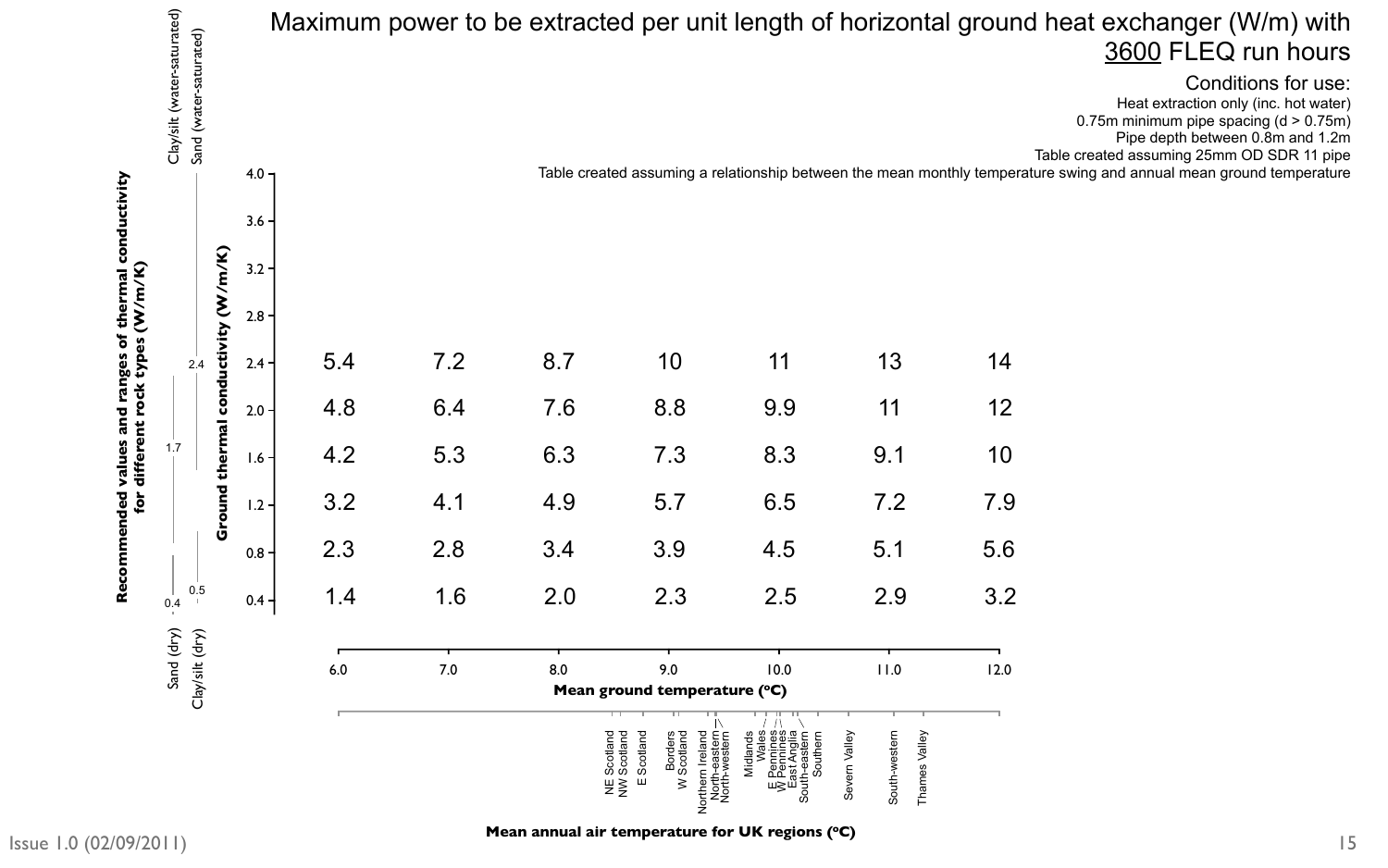# <span id="page-15-0"></span>3. SLINKY GROUND HEAT EXCHANGERS

16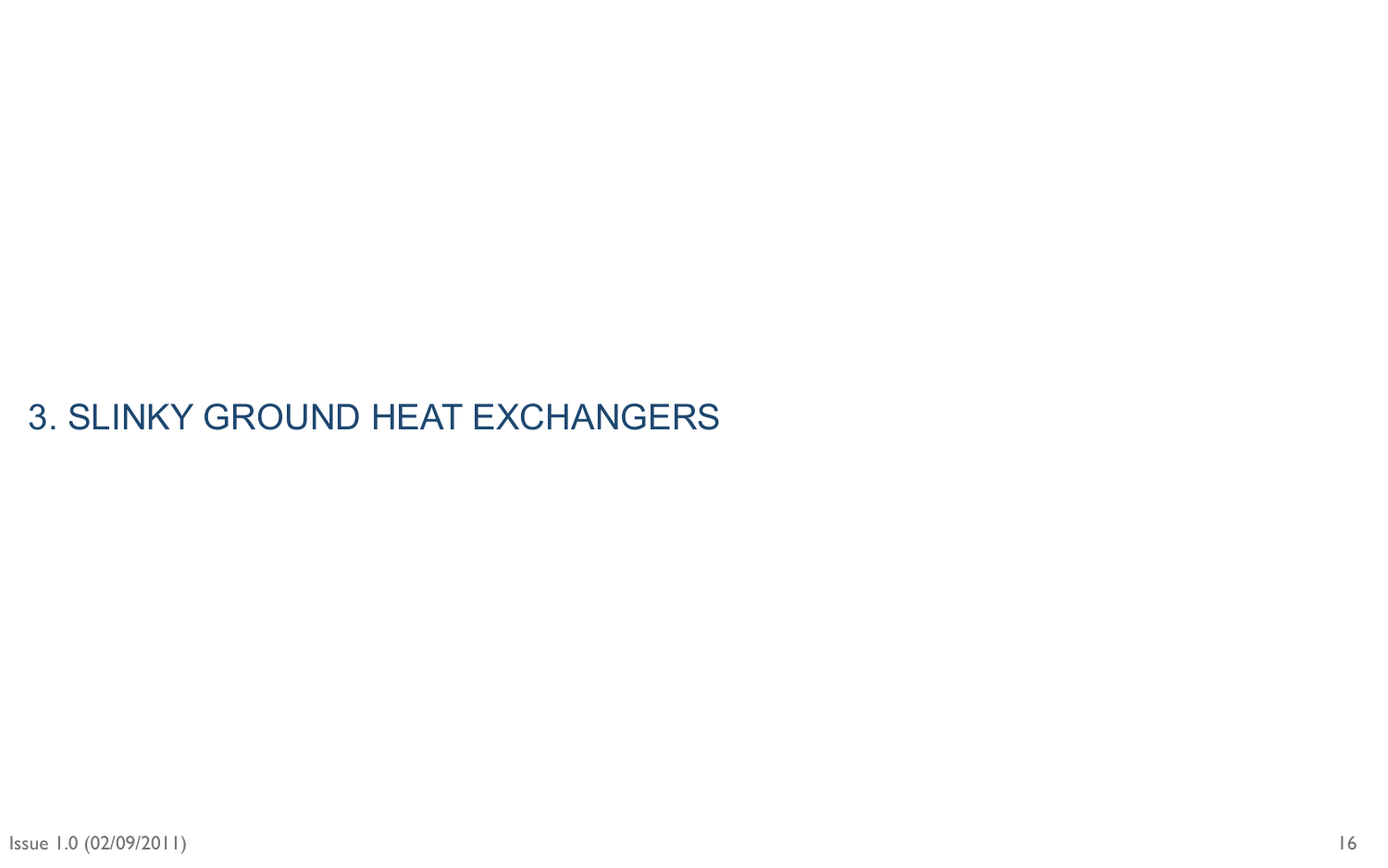# exchanger trench (W/m) with 1200 FLEQ run hours

### Conditions for use:

Heat extraction only (inc. hot water) 3m minimum trench spacing  $(d \ge 3m)$ Mean slinky depth between 0.8m and 1.2m Table created assuming 32mm OD SDR 11 pipe

<span id="page-16-0"></span>

|                                                        |                                                       |            |                  |     |     |                |                                                                                                                                |                                                                                         | Maximum power to be extracted per unit length of slinky ground heat                                                                                          |      |
|--------------------------------------------------------|-------------------------------------------------------|------------|------------------|-----|-----|----------------|--------------------------------------------------------------------------------------------------------------------------------|-----------------------------------------------------------------------------------------|--------------------------------------------------------------------------------------------------------------------------------------------------------------|------|
|                                                        | Clay/silt (water-saturated)<br>Sand (water-saturated) |            | 4.0 <sub>7</sub> |     |     |                |                                                                                                                                |                                                                                         | Pipe length to trench length ratio, $R_{pt} \ge 4$ . For a 900mm slinky diameter th<br>Table created assuming a relationship between the mean monthly temper |      |
|                                                        |                                                       |            | $3.6 -$          |     |     |                |                                                                                                                                |                                                                                         |                                                                                                                                                              |      |
|                                                        |                                                       | m/K)       | $3.2 -$          |     |     |                |                                                                                                                                |                                                                                         |                                                                                                                                                              |      |
| $\mathbf{\tilde{e}}$<br>$\widetilde{\bm{\varepsilon}}$ |                                                       | ctivity (W | $2.8 -$          |     |     |                |                                                                                                                                |                                                                                         |                                                                                                                                                              |      |
| O<br>ranges<br>₩                                       | 2.4                                                   |            | $2.4 -$          |     | 62  |                | 86                                                                                                                             | 97                                                                                      | 107                                                                                                                                                          | 118  |
| rock<br>and                                            |                                                       | condu      | $2.0 -$          | 45  | 57  | 67             | 78                                                                                                                             | 87                                                                                      | 96                                                                                                                                                           | 106  |
| different<br>values                                    | 1.7                                                   | thermal    | $1.6 +$          | 40  | 50  | 59             | 68                                                                                                                             | 77                                                                                      | 85                                                                                                                                                           | 93   |
| for<br>pepu                                            |                                                       | Ground     | $1.2 -$          | 32  | 40  | 48             | 55                                                                                                                             | 63                                                                                      | 70                                                                                                                                                           | 77   |
|                                                        |                                                       |            | $0.8 -$          | 24  | 29  | 35             | 40                                                                                                                             | 46                                                                                      | 52                                                                                                                                                           | 56   |
| $\tilde{\mathbf{R}}$                                   | 0.5<br>0.4                                            |            | $0.4 -$          | 15  | 18  | 22             | 25                                                                                                                             | 28                                                                                      | 32                                                                                                                                                           | 34   |
|                                                        | Sand (dry)                                            |            |                  |     |     |                |                                                                                                                                |                                                                                         |                                                                                                                                                              |      |
|                                                        | Clay/silt (dry)                                       |            |                  | 6.0 | 7.0 | 8.0            | 9.0<br>Mean ground temperature (°C)                                                                                            | 10.0                                                                                    | 11.0                                                                                                                                                         | 12.0 |
|                                                        |                                                       |            |                  |     |     | $\overline{z}$ | Scotland<br>North-eastern<br>North-western<br>Borders<br>W Scotland<br>Scotland<br>Scotland<br>Northern Ireland<br>Ш<br>$\geq$ | Midlands<br>Wales<br>Fennines<br>W Pennines<br>East Anglia<br>South-eastern<br>Southern | South-western<br>Valley<br>ley<br>Severn Val<br>Thames                                                                                                       |      |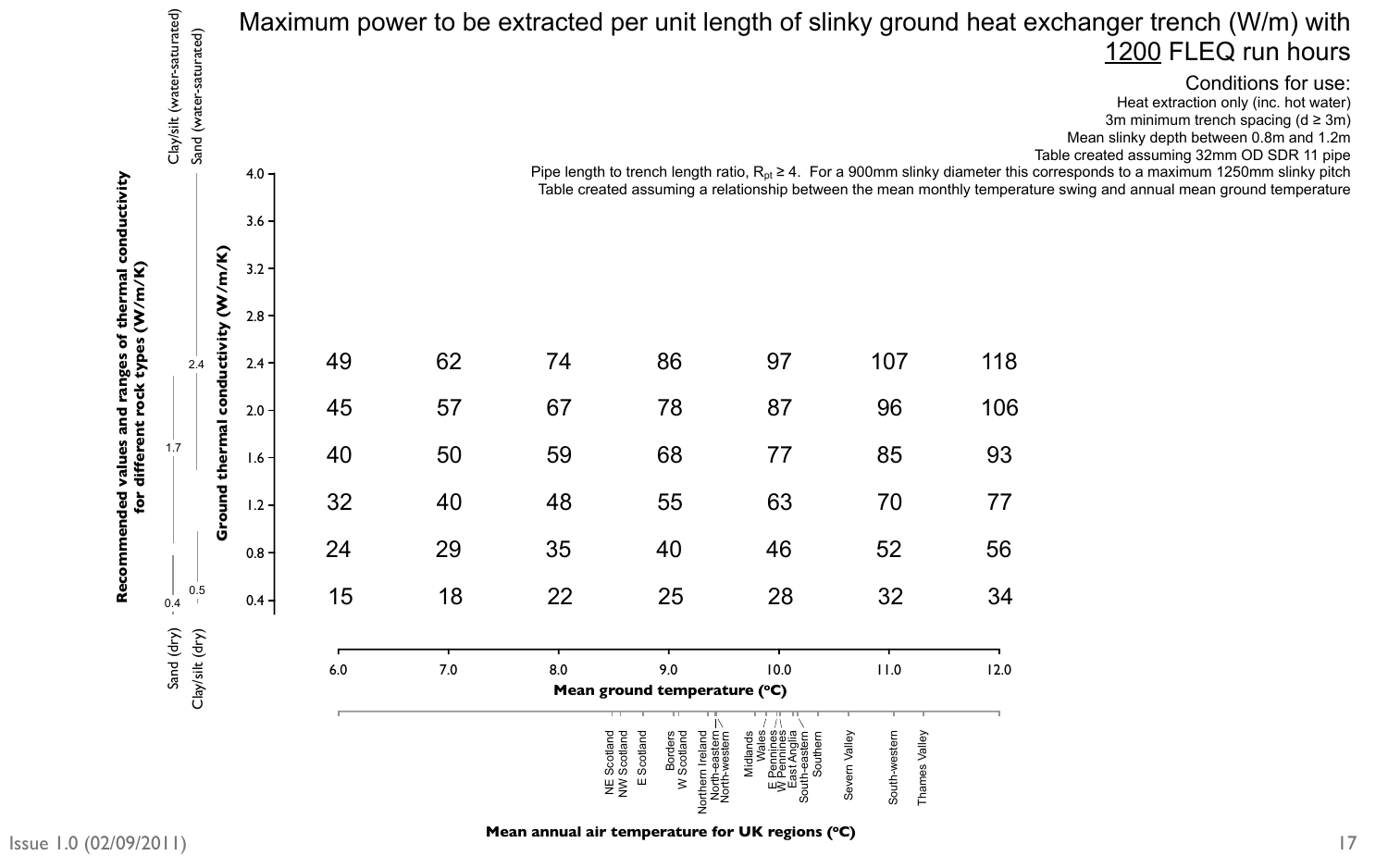**Mean annual air temperature for UK regions (°C)** 

# t exchanger trench (W/m) with 1800 FLEQ run hours

#### Conditions for use:

Heat extraction only (inc. hot water) 3m minimum trench spacing  $(d \ge 3m)$ Mean slinky depth between 0.8m and 1.2m Table created assuming 32mm OD SDR 11 pipe

<span id="page-17-0"></span>

|                                                       |                                     |         |     |     |     |                                                                                                                            |                                                                                         | Maximum power to be extracted per unit length of slinky ground heat                                                                                          |      |
|-------------------------------------------------------|-------------------------------------|---------|-----|-----|-----|----------------------------------------------------------------------------------------------------------------------------|-----------------------------------------------------------------------------------------|--------------------------------------------------------------------------------------------------------------------------------------------------------------|------|
| Clay/silt (water-saturated)<br>Sand (water-saturated) |                                     |         |     |     |     |                                                                                                                            |                                                                                         |                                                                                                                                                              |      |
|                                                       | 4.0 <sub>7</sub>                    |         |     |     |     |                                                                                                                            |                                                                                         | Pipe length to trench length ratio, $R_{pt} \ge 4$ . For a 900mm slinky diameter the<br>Table created assuming a relationship between the mean monthly tempe |      |
|                                                       |                                     | $3.6 -$ |     |     |     |                                                                                                                            |                                                                                         |                                                                                                                                                              |      |
|                                                       | $\mathbf{m}(\mathbf{K})$<br>$3.2 -$ |         |     |     |     |                                                                                                                            |                                                                                         |                                                                                                                                                              |      |
|                                                       | $\boldsymbol{\xi}$<br>$2.8 -$       |         |     |     |     |                                                                                                                            |                                                                                         |                                                                                                                                                              |      |
| 2.4                                                   | ctivity                             | $2.4 -$ | 35  | 45  | 53  | $\mathbf O$                                                                                                                | 69                                                                                      | 76                                                                                                                                                           | 84   |
|                                                       | condu                               | $2.0 -$ | 32  | 40  | 47  | 54                                                                                                                         | 61                                                                                      | 67                                                                                                                                                           | 73   |
| 1.7                                                   | thermal                             | $1.6 -$ | 28  | 34  | 41  | 47                                                                                                                         | 52                                                                                      | 58                                                                                                                                                           | 63   |
|                                                       | Ground                              | $1.2 -$ | 22  | 27  | 32  | 37                                                                                                                         | 42                                                                                      | 47                                                                                                                                                           | 51   |
|                                                       | $0.8 -$                             |         | 16  | 19  | 23  | 26                                                                                                                         | 30                                                                                      | 34                                                                                                                                                           | 36   |
| 0.5<br>0.4                                            |                                     | $0.4 -$ | 9.8 | 11  | 14  | 16                                                                                                                         | 18                                                                                      | 20                                                                                                                                                           | 21   |
| Sand (dry)<br>Clay'silt (dry)                         |                                     |         | 6.0 | 7.0 | 8.0 | 9.0                                                                                                                        | 10.0                                                                                    | 11.0                                                                                                                                                         | 12.0 |
|                                                       |                                     |         |     |     |     | Mean ground temperature (°C)                                                                                               |                                                                                         |                                                                                                                                                              |      |
|                                                       |                                     |         |     |     |     | Northern Ireland<br>North-eastern<br>North-western<br>Scotland<br>NE Scotland<br>NW Scotland<br>Borders<br>W Scotland<br>Ш | Midlands<br>Wales<br>Fennines<br>W Pennines<br>East Anglia<br>South-eastern<br>Southern | South-western<br>$\cong$<br>Thames Valley<br>Severn Val                                                                                                      |      |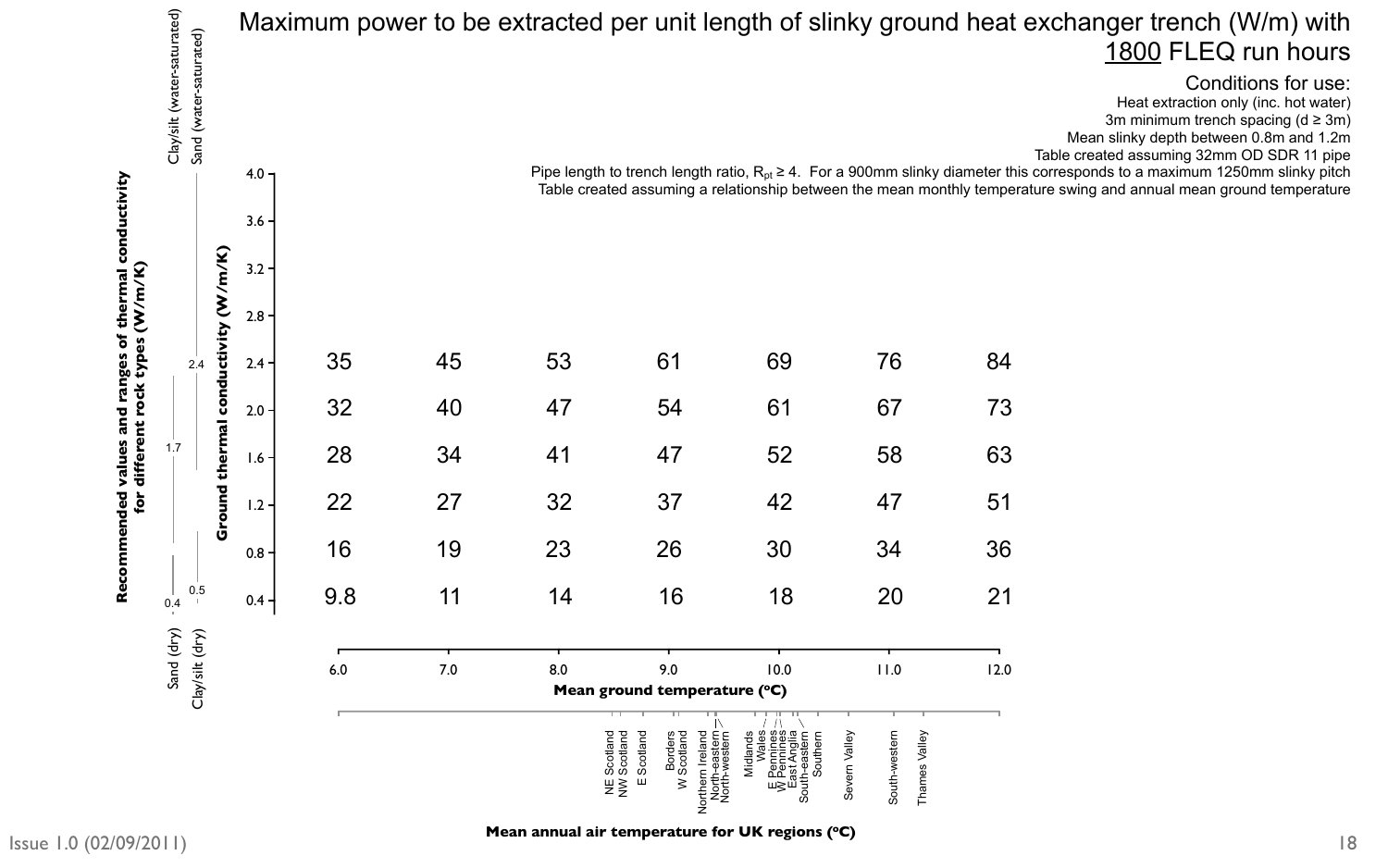**Mean annual air temperature for UK regions (°C)** 

# exchanger trench (W/m) with 2400 FLEQ run hours

### Conditions for use:

Heat extraction only (inc. hot water) 3m minimum trench spacing  $(d \ge 3m)$ Mean slinky depth between 0.8m and 1.2m Table created assuming 32mm OD SDR 11 pipe

<span id="page-18-0"></span>

|                          |                                                       |            |                  |     |     | Maximum power to be extracted per unit length of slinky ground heat |                                                                                                                            |                                                                                         |                                                                                                                                                             |      |
|--------------------------|-------------------------------------------------------|------------|------------------|-----|-----|---------------------------------------------------------------------|----------------------------------------------------------------------------------------------------------------------------|-----------------------------------------------------------------------------------------|-------------------------------------------------------------------------------------------------------------------------------------------------------------|------|
|                          | Clay/silt (water-saturated)<br>Sand (water-saturated) |            |                  |     |     |                                                                     |                                                                                                                            |                                                                                         |                                                                                                                                                             |      |
|                          |                                                       |            | 4.0 <sub>7</sub> |     |     |                                                                     |                                                                                                                            |                                                                                         | Pipe length to trench length ratio, $R_{pt} \ge 4$ . For a 900mm slinky diameter th<br>Table created assuming a relationship between the mean monthly tempe |      |
|                          |                                                       |            | $3.6 -$          |     |     |                                                                     |                                                                                                                            |                                                                                         |                                                                                                                                                             |      |
|                          |                                                       | (m/K)      | $3.2 -$          |     |     |                                                                     |                                                                                                                            |                                                                                         |                                                                                                                                                             |      |
|                          |                                                       | ctivity (W | $2.8 -$          |     |     |                                                                     |                                                                                                                            |                                                                                         |                                                                                                                                                             |      |
| $\ddot{\mathbf{u}}$<br>₩ | 2.4                                                   |            | $2.4 -$          |     |     |                                                                     |                                                                                                                            | 52                                                                                      | 57                                                                                                                                                          | 63   |
| rang<br>rock<br>pure     |                                                       | condu      | $2.0 -$          | 24  | 30  | 36                                                                  | 41                                                                                                                         | 46                                                                                      | 50                                                                                                                                                          | 55   |
| different<br>ralues      | 1.7                                                   | thermal    | $\overline{6}$   | 21  | 26  | 30                                                                  | 35                                                                                                                         | 39                                                                                      | 43                                                                                                                                                          | 47   |
| for<br>ਰ<br>ਹ            |                                                       | Ground     | $1.2 -$          | 16  | 20  | 24                                                                  | 28                                                                                                                         | 31                                                                                      | 35                                                                                                                                                          | 38   |
|                          |                                                       |            | $0.8 -$          | 12  | 14  | 17                                                                  | 19                                                                                                                         | 22                                                                                      | 25                                                                                                                                                          | 27   |
| $\tilde{\mathbf{r}}$     | 0.5<br>0.4                                            |            | $0.4 -$          | 7.0 | 8.2 | 9.9                                                                 | 11                                                                                                                         | 13                                                                                      | 14                                                                                                                                                          | 15   |
|                          | Sand (dry)                                            |            |                  |     |     |                                                                     |                                                                                                                            |                                                                                         |                                                                                                                                                             |      |
|                          | Clay'silt (dry)                                       |            |                  | 6.0 | 7.0 | 8.0                                                                 | 9.0<br>Mean ground temperature (°C)                                                                                        | 10.0                                                                                    | 11.0                                                                                                                                                        | 12.0 |
|                          |                                                       |            |                  |     |     | $\overline{\Xi}$                                                    | Scotland<br>Northern Ireland<br>North-eastern<br>North-western<br>NE Scotland<br>NW Scotland<br>Borders<br>W Scotland<br>Ш | Midlands<br>Wales<br>Fennines<br>W Pennines<br>East Anglia<br>South-eastern<br>Southern | South-western<br>$\frac{1}{\sqrt{9}}$<br>Thames Valley<br>Severn Val                                                                                        |      |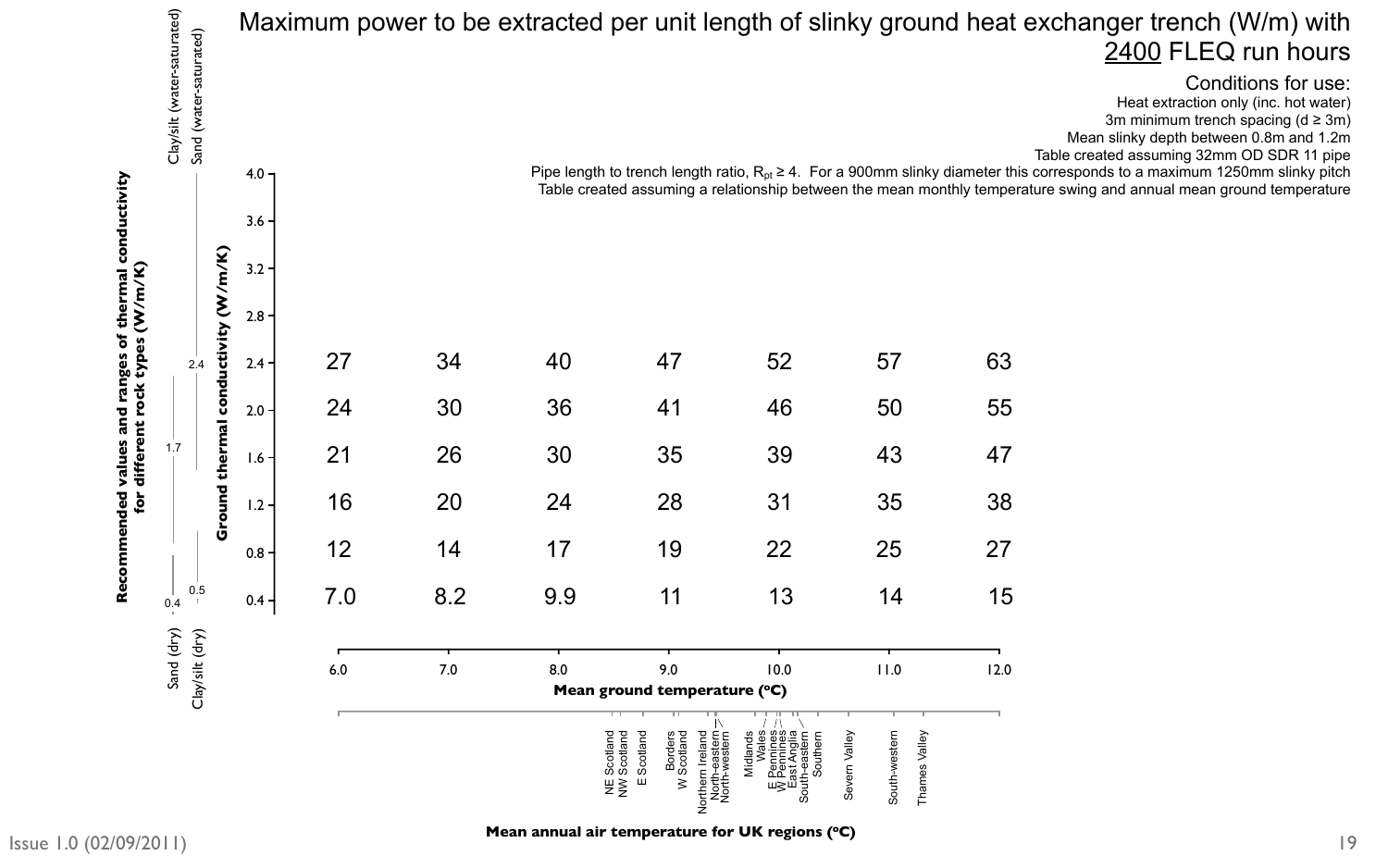**Mean annual air temperature for UK regions (°C)** 

# exchanger trench (W/m) with 3000 FLEQ run hours

### Conditions for use:

Heat extraction only (inc. hot water) 3m minimum trench spacing  $(d \ge 3m)$ Mean slinky depth between 0.8m and 1.2m Table created assuming 32mm OD SDR 11 pipe

<span id="page-19-0"></span>

|                     | Clay/silt (water-saturated)<br>Sand (water-saturated) |            |             |     |     | Maximum power to be extracted per unit length of slinky ground heat |                                                                                                                                |                                                                                                                                                              |                                                           |      |
|---------------------|-------------------------------------------------------|------------|-------------|-----|-----|---------------------------------------------------------------------|--------------------------------------------------------------------------------------------------------------------------------|--------------------------------------------------------------------------------------------------------------------------------------------------------------|-----------------------------------------------------------|------|
|                     |                                                       |            | $4.0 -$     |     |     |                                                                     |                                                                                                                                | Pipe length to trench length ratio, $R_{pt} \ge 4$ . For a 900mm slinky diameter th<br>Table created assuming a relationship between the mean monthly temper |                                                           |      |
|                     |                                                       |            | 3.6         |     |     |                                                                     |                                                                                                                                |                                                                                                                                                              |                                                           |      |
|                     |                                                       | (m/K)      | $3.2 -$     |     |     |                                                                     |                                                                                                                                |                                                                                                                                                              |                                                           |      |
|                     |                                                       | ctivity (W | $2.8 \cdot$ |     |     |                                                                     |                                                                                                                                |                                                                                                                                                              |                                                           |      |
| ranges<br>₩         | 2.4                                                   |            | $2.4 \cdot$ |     |     | 32                                                                  | 38                                                                                                                             |                                                                                                                                                              |                                                           | 51   |
| rock<br>bute        |                                                       | condu      | $2.0 \cdot$ | 19  | 24  | 28                                                                  | 33                                                                                                                             | 37                                                                                                                                                           | 40                                                        | 44   |
| different<br>values | 1.7                                                   | thermal    | $1.6 +$     | 16  | 20  | 24                                                                  | 27                                                                                                                             | 31                                                                                                                                                           | 34                                                        | 37   |
| for<br>pep          |                                                       | Ground     | $1.2 -$     | 13  | 16  | 19                                                                  | 21                                                                                                                             | 24                                                                                                                                                           | 27                                                        | 30   |
|                     |                                                       |            | 0.8         | 9.0 | 11  | 13                                                                  | 15                                                                                                                             | 17                                                                                                                                                           | 19                                                        | 21   |
| <b>Re</b>           | 0.5<br>0.4                                            |            | $0.4 -$     | 5.3 | 6.3 | 7.5                                                                 | 8.5                                                                                                                            | 9.6                                                                                                                                                          | 11                                                        | 12   |
|                     | Sand (dry)                                            |            |             |     |     |                                                                     |                                                                                                                                |                                                                                                                                                              |                                                           |      |
|                     | Clay/silt (dry)                                       |            |             | 6.0 | 7.0 | 8.0                                                                 | 9.0<br>Mean ground temperature (°C)                                                                                            | 10.0                                                                                                                                                         | 11.0                                                      | 12.0 |
|                     |                                                       |            |             |     |     | NE Scotla                                                           | Scotland<br>Northern Ireland<br>North-eastern<br>North-western<br>Borders<br>W Scotland<br>Scotland<br>Scotland<br>Ш<br>$\geq$ | Midlands<br>Wales<br>Fennines<br>W Pennines<br>East Anglia<br>South-eastern<br>Southern                                                                      | South-western<br>$\leq$<br>Valley<br>Severn Val<br>Thames |      |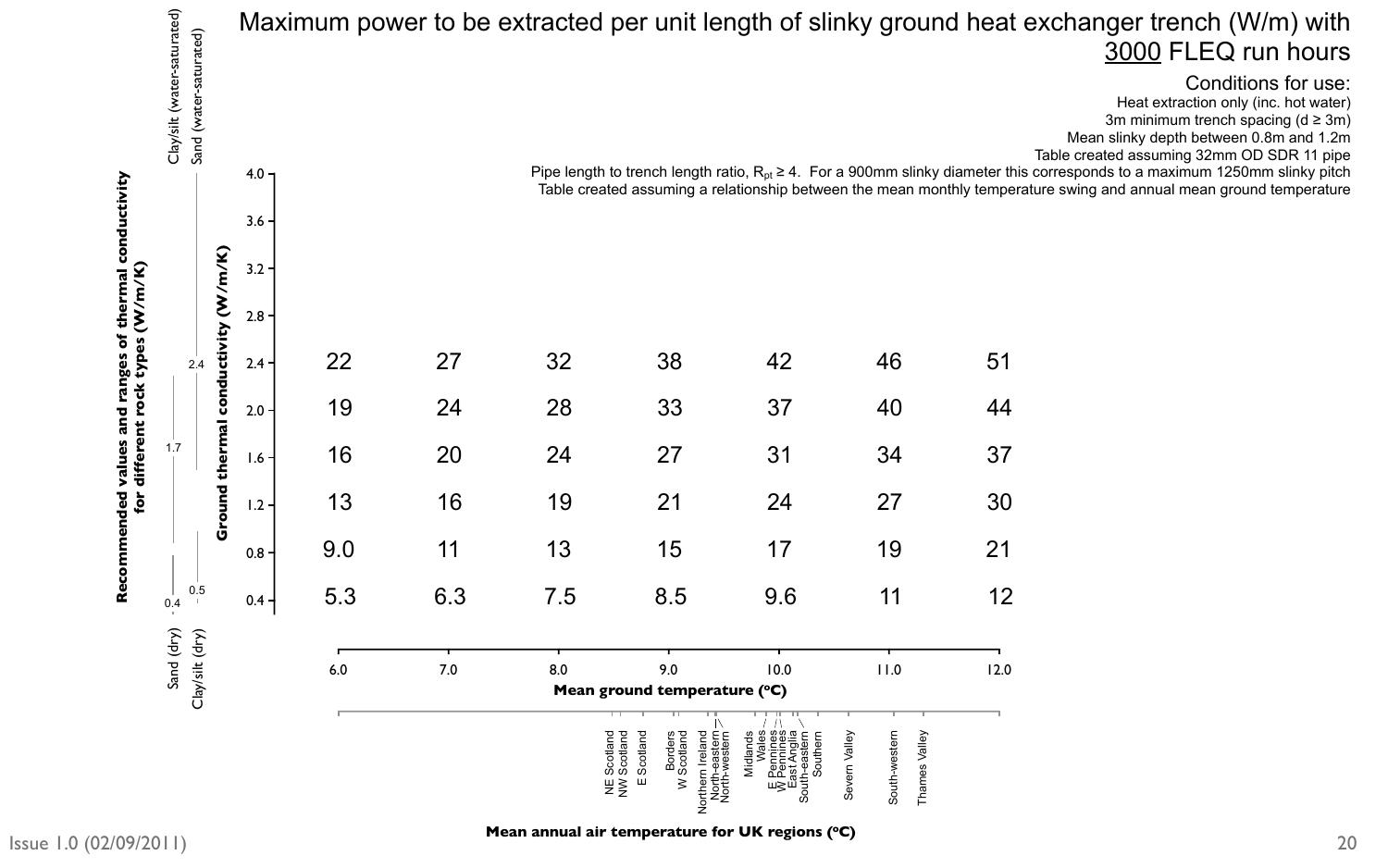**Mean annual air temperature for UK regions (°C)** 

# exchanger trench (W/m) with 3600 FLEQ run hours

#### Conditions for use:

Heat extraction only (inc. hot water) 3m minimum trench spacing  $(d \ge 3m)$ Mean slinky depth between 0.8m and 1.2m Table created assuming 32mm OD SDR 11 pipe

<span id="page-20-0"></span>

|                                                       |            |                  |     |     |     |                                                                                                                            |                                                                                         | Maximum power to be extracted per unit length of slinky ground heat                                                                                          |      |
|-------------------------------------------------------|------------|------------------|-----|-----|-----|----------------------------------------------------------------------------------------------------------------------------|-----------------------------------------------------------------------------------------|--------------------------------------------------------------------------------------------------------------------------------------------------------------|------|
| Clay/silt (water-saturated)<br>Sand (water-saturated) |            |                  |     |     |     |                                                                                                                            |                                                                                         |                                                                                                                                                              |      |
|                                                       |            | 4.0 <sub>7</sub> |     |     |     |                                                                                                                            |                                                                                         | Pipe length to trench length ratio, $R_{pt} \ge 4$ . For a 900mm slinky diameter th<br>Table created assuming a relationship between the mean monthly temper |      |
|                                                       |            | 3.6              |     |     |     |                                                                                                                            |                                                                                         |                                                                                                                                                              |      |
|                                                       | $m$ /K)    | $3.2 -$          |     |     |     |                                                                                                                            |                                                                                         |                                                                                                                                                              |      |
|                                                       | ctivity (W | 2.8              |     |     |     |                                                                                                                            |                                                                                         |                                                                                                                                                              |      |
| 2.4                                                   |            | $2.4 -$          | 18  | 23  |     | 32                                                                                                                         | 35                                                                                      | 39                                                                                                                                                           | 43   |
|                                                       | condu      | $2.0 -$          | 16  | 20  | 24  | 27                                                                                                                         | 30                                                                                      | 33                                                                                                                                                           | 37   |
| 1.7                                                   | thermal    | $1.6 -$          | 14  | 17  | 20  | 22                                                                                                                         | 25                                                                                      | 28                                                                                                                                                           | 31   |
|                                                       | Ground     | $1.2 -$          | 10  | 13  | 15  | 17                                                                                                                         | 20                                                                                      | 22                                                                                                                                                           | 24   |
|                                                       |            | 0.8              | 7.2 | 8.6 | 10  | 12                                                                                                                         | 14                                                                                      | 16                                                                                                                                                           | 17   |
| 0.5<br>0.4                                            |            | $0.4 -$          | 4.3 | 5.0 | 6.0 | 6.8                                                                                                                        | 7.7                                                                                     | 8.7                                                                                                                                                          | 9.3  |
| Sand (dry)                                            |            |                  |     |     |     |                                                                                                                            |                                                                                         |                                                                                                                                                              |      |
| Clay/silt (dry)                                       |            |                  | 6.0 | 7.0 | 8.0 | 9.0<br>Mean ground temperature (°C)                                                                                        | 10.0                                                                                    | 11.0                                                                                                                                                         | 12.0 |
|                                                       |            |                  |     |     |     | Northern Ireland<br>North-eastern<br>North-western<br>NE Scotland<br>NW Scotland<br>Scotland<br>Borders<br>W Scotland<br>Ш | Midlands<br>Wales<br>Fennines<br>W Pennines<br>East Anglia<br>South-eastern<br>Southern | ley<br>South-western<br>Thames Valley<br>Severn Val                                                                                                          |      |